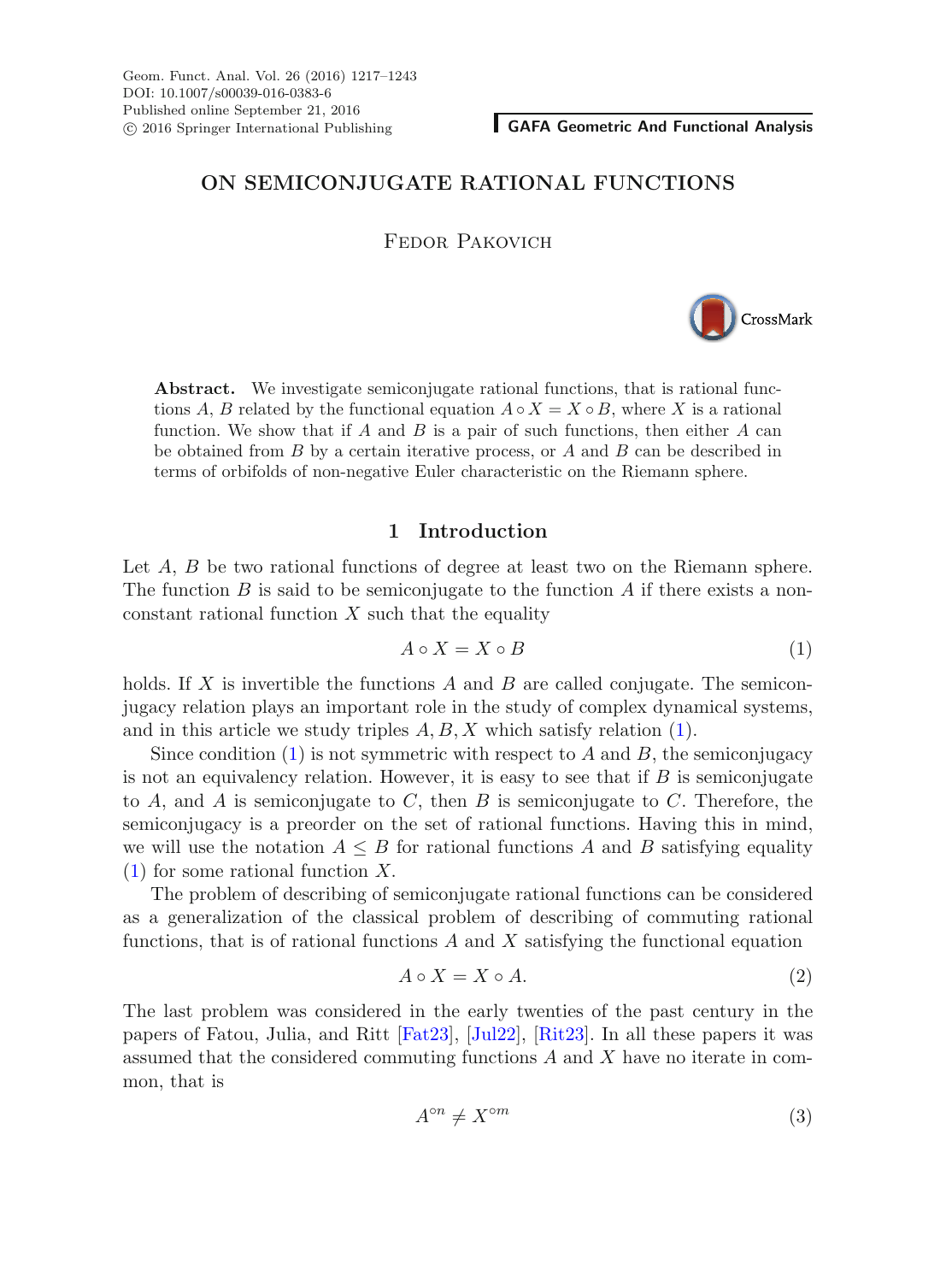for all  $n, m \in \mathbb{N}$ . In particular, this assumption rules out "trivial" solutions of the form  $A = R^{\circ m}$ ,  $X = R^{\circ n}$ , where R is an arbitrary rational function. Fatou and Julia used dynamical methods requiring an additional assumption that the Julia set of A or X does not coincide with the whole complex plane, while Ritt used a method of algebraic-topological character free of any assumptions about the Julia set. Briefly, the Ritt theorem states that if rational functions A and X commute and no iterate of A is equal to an iterate of X, then, up to a conjugacy, A and X are either powers, or Chebyshev polynomials, or Lattes functions.

Notice that both Equations [\(1\)](#page-0-0) and [\(2\)](#page-0-1) are particular cases of the more general functional equation

<span id="page-1-0"></span>
$$
A \circ X = Y \circ B \tag{4}
$$

investigated for the first time by Ritt in the paper [\[Rit22\]](#page-26-1). In this paper Ritt laid the foundation of the decomposition theory of rational functions, and constructed a comprehensive decomposition theory of polynomials. In particular, Ritt described solutions of [\(4\)](#page-1-0) in the case where  $A, B, X, Y$  are polynomials, and the results of [\[Rit22\]](#page-26-1) can be applied to Equation [\(1\)](#page-0-0) in the polynomial case (see [\[Ino11\]](#page-26-2)). The Ritt theory may be extended to a decomposition theory of Laurent polynomials [\[Pak09](#page-26-3)]. However, more general results in this direction are not known.

A proof of the Ritt theorem, based on modern dynamical methods, was given by Eremenko [\[Ere90](#page-25-2)] who pointed out that the Ritt result can be formulated in a natural way using the concept of orbifold introduced by Thurston [\[Thu79\]](#page-26-4). Recall that a Riemann surface orbifold is a pair  $\mathcal{O} = (R, \nu)$  consisting of a Riemann surface R and a ramification function  $\nu : R \to \mathbb{N}$  which takes the value  $\nu(z) = 1$  except at isolated set of points. The Euler characteristic of an orbifold  $\mathcal{O} = (R, \nu)$  is defined by the formula

$$
\chi(\mathbf{0}) = \chi(R) + \sum_{z \in R} \left( \frac{1}{\nu(z)} - 1 \right),\tag{5}
$$

<span id="page-1-1"></span>where  $\chi(R)$  is the Euler characteristic of R. If  $R_1, R_2$  are Riemann surfaces provided with ramification functions  $\nu_1$ ,  $\nu_2$ , and  $f: R_1 \to R_2$  is a holomorphic branched covering map, then f is said to be a covering map  $f: \mathcal{O}_1 \to \mathcal{O}_2$  between orbifolds  $\mathcal{O}_1 = (\mathcal{R}_1, \nu_1)$  and  $\mathcal{O}_2 = (R_2, \nu_2)$  if for any  $z \in R_1$  the equality

<span id="page-1-3"></span>
$$
\nu_2(f(z)) = \nu_1(z) \deg_z f \tag{6}
$$

holds, where deg  $_{z}f$  is the local degree of f at the point z. If such a map has a finite degree d, then the Riemann-Hurwitz formula implies that

<span id="page-1-2"></span>
$$
\chi(\mathcal{O}_1) = d\chi(\mathcal{O}_2). \tag{7}
$$

In the above terms the Ritt theorem may be formulated as follows [\[Ere90](#page-25-2)]: if rational functions A and X commute and no iterate of A is equal to an iterate of  $X$ ,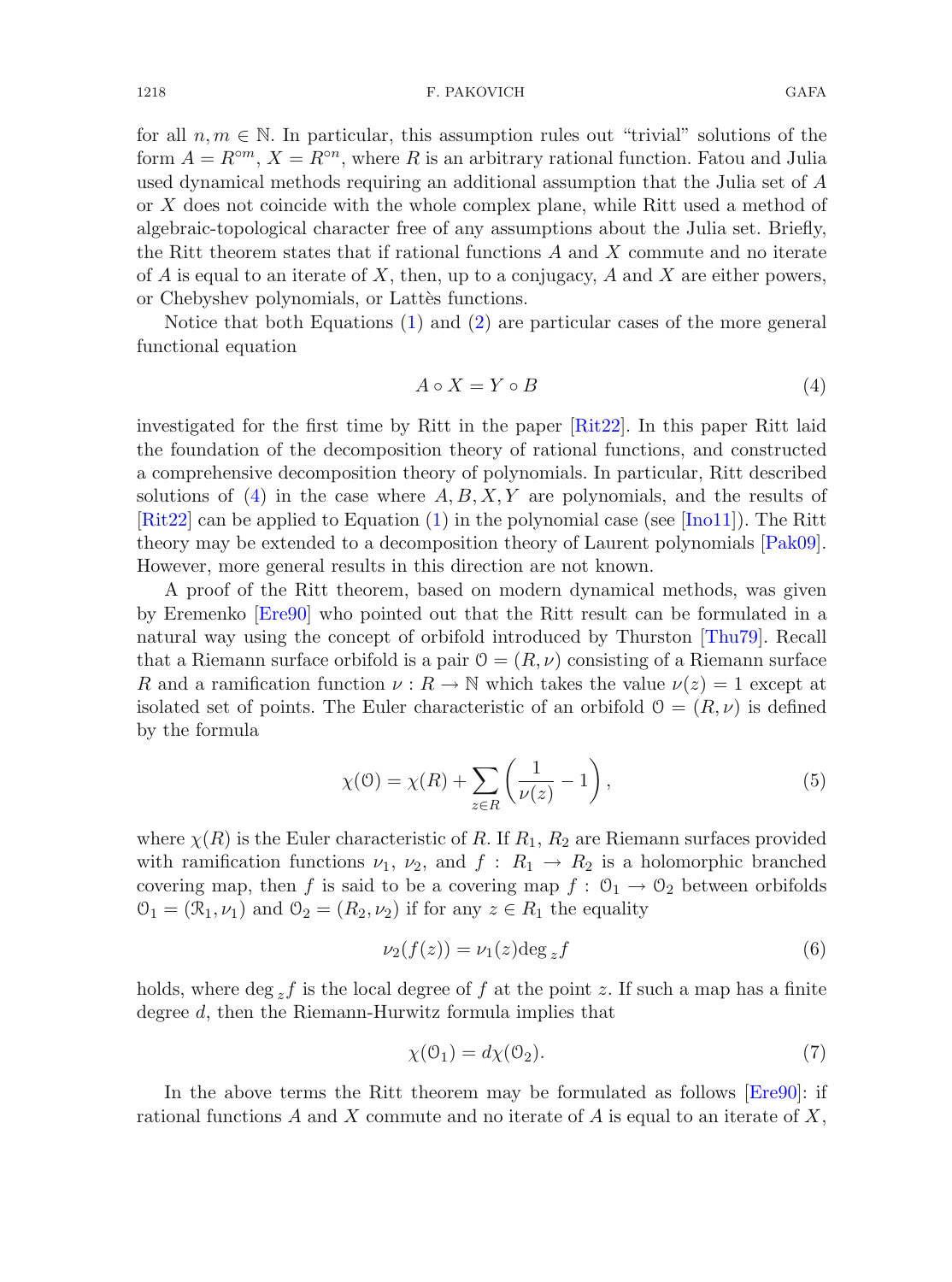then there exists an orbifold  $\mathcal{O} = (R, \nu)$  of *zero* Euler characteristic with R equal to  $\mathbb{C}\backslash\{0\}$ ,  $\mathbb{C}$ , or  $\mathbb{CP}^1$  such that the commutative diagram

$$
\begin{array}{ccc}\n0 & \xrightarrow{A} & 0 \\
\downarrow x & \downarrow x \\
0 & \xrightarrow{A} & 0\n\end{array}
$$

consists of covering maps between orbifolds. In this description power functions  $z^{\pm n}$ correspond to covering maps preserving the orbifold  $\mathcal{O} = (R, \nu)$ , where  $R = \mathbb{C} \setminus \{0\}$ and  $\nu \equiv 1$ . The Chebyshev polynomials  $\pm T_n$ , defined by the formula  $T_n(\cos \varphi) =$  $\cos (n\varphi)$ , correspond to covering maps preserving the orbifold  $\mathcal{O} = (R, \nu)$ , where  $R = \mathbb{C}$  and  $\nu(-1) = \nu(1) = 2$ . Finally, Lattès functions correspond to covering maps preserving an orbifold of zero characteristic  $\mathcal{O}$  with  $R = \mathbb{CP}^1$ . In the last case formula  $(5)$  implies that the collection of ramification indices of  $\theta$  is either  $(2, 2, 2, 2)$ , or one of the following triples  $(3, 3, 3), (2, 4, 4), (2, 3, 6)$ . Notice that the Ritt theorem provides no information about functions (commuting or not) that do share an iterate, and a description of such functions is known only in the polynomial case [\[Rit20,](#page-26-5)[Rit23](#page-26-0)]. Thus, in a certain sense the classification of commuting rational functions is not yet completed.

In comparison with Equation [\(2\)](#page-0-1), Equation [\(1\)](#page-0-0) has many more solutions. Indeed, take arbitrary rational functions  $U_1, V_1$  and set

$$
B = V_1 \circ U_1, \quad A = U_1 \circ V_1.
$$

Then the equality

$$
(U_1 \circ V_1) \circ U_1 = U_1 \circ (V_1 \circ U_1)
$$
\n(8)

implies that  $A \leq B$ . Similarly,  $B \leq A$ . Moreover, if now  $U_2, V_2$  are rational functions such that the equality

$$
U_1 \circ V_1 = V_2 \circ U_2 \tag{9}
$$

holds, then the function  $H = U_2 \circ V_2$  satisfies  $A \leq H$  and  $H \leq A$ , implying that  $B \leq H$  and  $H \leq B$ .

This motivates the following definition of an equivalence relation on the set of rational functions:  $B \sim A$  if there exist rational functions  $U_i, V_i, 1 \leq i \leq n$ , such that  $B = V_1 \circ U_1$ ,

$$
U_i \circ V_i = V_{i+1} \circ U_{i+1}, \quad 1 \le i \le n-1,
$$
\n(10)

<span id="page-2-0"></span>and  $A = U_n \circ V_n$ . Notice that since for any rational function W of degree one the equality

$$
B = (B \circ W) \circ W^{-1}
$$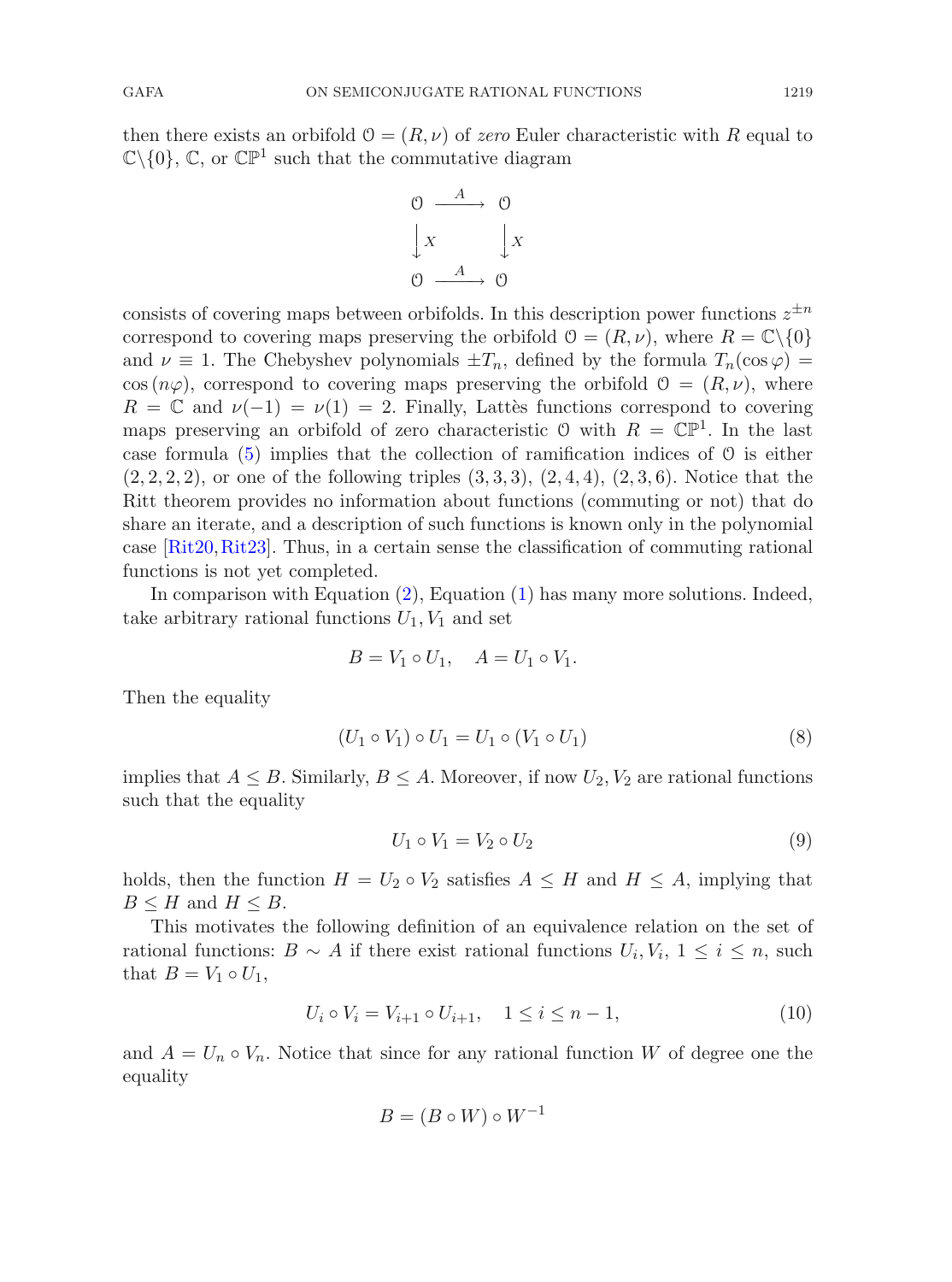holds, each equivalence class of  $\sim$  is a union of conjugacy classes. Thus, since  $B \sim A$ implies that  $A \circ X = X \circ B$  and  $B \circ Y = Y \circ A$  for

$$
X = U_n \circ U_{n-1} \circ \cdots \circ U_1 \tag{11}
$$

<span id="page-3-2"></span>and

$$
Y=V_1\circ V_2\circ\cdots\circ V_n,
$$

the equivalence relation ∼ can be considered as a weaker form of the classical conjugacy relation whose classes consist of functions having "similar" although not "identical" dynamics.

Roughly speaking, our main result states that unless  $B \sim A$  the relation  $A \leq B$ implies very strong restrictions on  $A$  and  $B$ , which can be described in terms of orbifolds of *non-negative* Euler characteristic on the Riemann sphere. Namely, similarly to Lattès functions, such A and B can be characterized as maps "preserving" some orbifold on the Riemann sphere. However, since [\(7\)](#page-1-2) implies that  $\chi(0) = 0$  for any self-covering map  $f: \mathcal{O} \to \mathcal{O}$ , we take as a basis the following weakened modification of the notion of covering.

A rational function f is called *a holomorphic map*  $f: \mathcal{O}_1 \to \mathcal{O}_2$  between orbifolds  $\mathfrak{O}_1$  and  $\mathfrak{O}_2$  defined on  $\mathbb{CP}^1$  if for any  $z \in \mathbb{CP}^1$  instead of equality [\(6\)](#page-1-3) a weaker condition

$$
\nu_2(f(z)) \mid \nu_1(z) \deg_z f \tag{12}
$$

holds. For fixed  $\nu_2(z)$  a minimal possible value for  $\nu_1(z)$  such that [\(12\)](#page-3-0) holds is defined by the equality

<span id="page-3-0"></span>
$$
\nu_2(f(z)) = \nu_1(z) \text{GCD}(\deg_z f, \nu_2(f(z)). \tag{13}
$$

<span id="page-3-1"></span>If [\(13\)](#page-3-1) is satisfied for all  $z \in \mathbb{CP}^1$  we say that f is a minimal holomorphic map between orbifolds. Notice that any covering map between orbifolds is necessarily a minimal holomorphic map. The importance of the notion of minimal holomorphic map is explained by the fact that for any f and  $\theta$  there exists a uniquely defined orbifold  $f^*0$  such that  $f : f^*0 \to 0$  is a minimal holomorphic map, and the equality  $(g \circ f)^* \mathcal{O} = f^*(g^* \mathcal{O})$  holds for any f, g, and  $\mathcal{O}$ .

If  $f: \mathcal{O}_1 \to \mathcal{O}_2$  is a holomorphic map between orbifolds, then instead of equality [\(7\)](#page-1-2) the inequality

$$
\chi(\mathcal{O}_1) \le \chi(\mathcal{O}_2) \deg f \tag{14}
$$

holds, and the equality is attained if and only if  $f: \mathcal{O}_1 \to \mathcal{O}_2$  is a covering map. In particular, this implies that if  $f : \mathcal{O} \to \mathcal{O}$  is a minimal holomorphic *self-map* and  $\deg f > 1$ , then  $\chi(0) \geq 0$ . Moreover, if  $\chi(0) = 0$ , then f in fact is a covering selfmap and hence a Lattes function. Thus, the class of *minimal holomorphic self-maps* between orbifolds is a natural extension of the class of Lattès functions. Notice that although we assume that all considered orbifolds are defined on  $\mathbb{CP}^1$ , the functions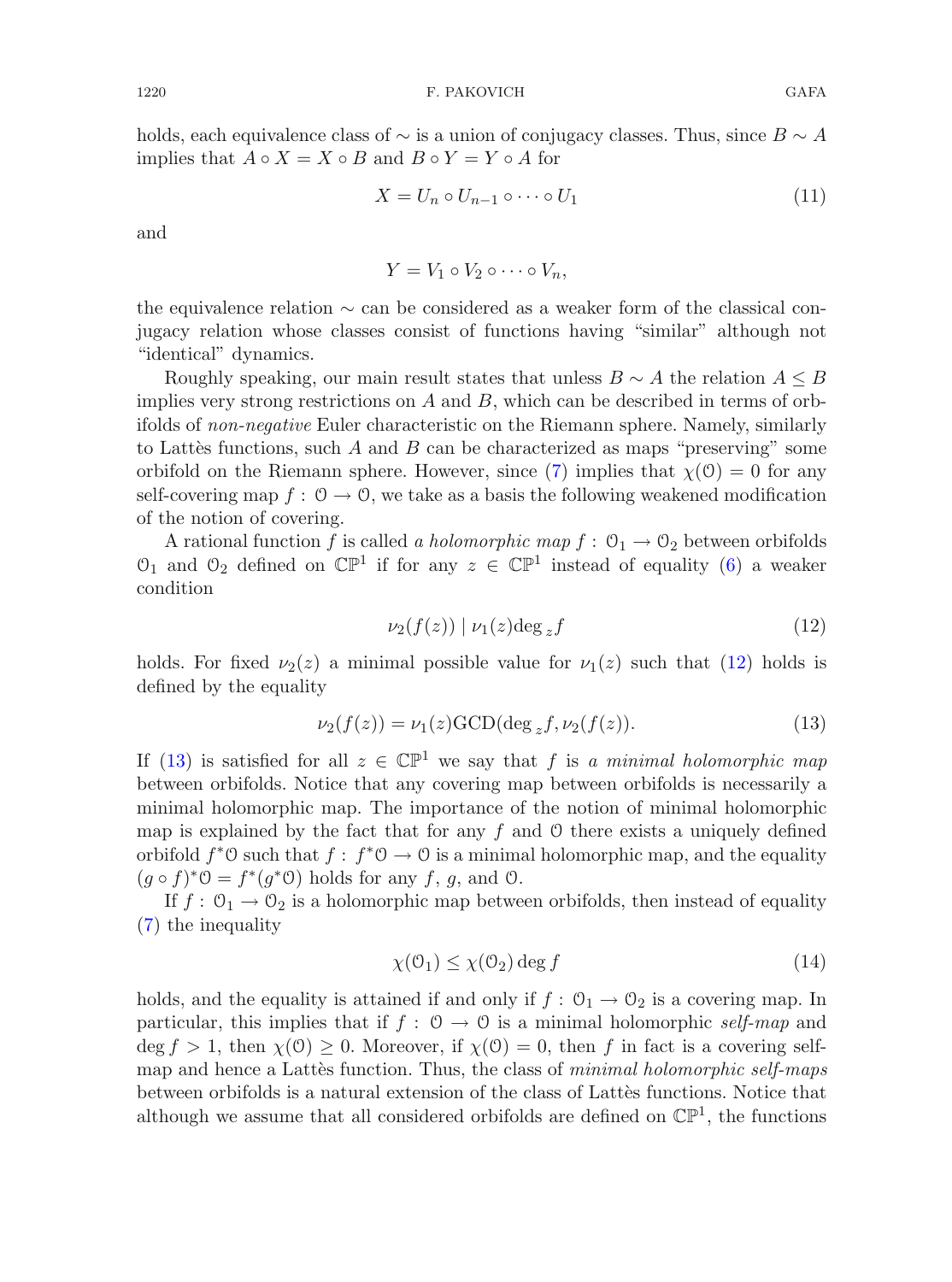$\pm z^n$  and  $\pm T_n$  still belong to this new class. Indeed, it is easy to see that  $z^{\pm n}$  :  $0 \to 0$ is a minimal holomorphic map between orbifolds for any O defined by the conditions

$$
\nu(0) = \nu(\infty) = m, \quad \text{GCD}(n, m) = 1,
$$

while  $\pm T_n$ :  $0 \rightarrow 0$  is a minimal holomorphic map between orbifolds for any 0 defined by the conditions

$$
\nu(-1) = \nu(1) = 2
$$
,  $\nu(\infty) = m$ , GCD $(n, m) = 1$ .

In the above notation our main result may be formulated as follows.

<span id="page-4-1"></span>**Theorem 1.1.** *Let* A, B *and* X *be rational functions of degree at least two such that*  $A \circ X = X \circ B$ . Then either  $B \sim A$  and X satisfies [\(11\)](#page-3-2) for some chain of trans*formations* [\(10\)](#page-2-0), or there exist orbifolds  $\mathcal{O}_1$ ,  $\mathcal{O}_2$  of non-negative Euler characteristic *on the Riemann sphere such that the commutative diagram*



*consists of minimal holomorphic maps between orbifolds. Furthermore, either*  $\chi(\mathcal{O}_1) = \chi(\mathcal{O}_2) = 0$  and A, B are Lattes functions, or  $0 < \chi(\mathcal{O}_2) < \chi(\mathcal{O}_1)$ . In *the last case, the possible collections of ramification indices of*  $\mathcal{O}_1$  *and*  $\mathcal{O}_2$  *are the following:*  $(n, n)$  *or*  $(2, 2, n)$  *for some*  $n \ge 2$ , *or one of the triples*  $(2, 3, 3)$ ,  $(2, 3, 4)$ ,  $(2, 3, 5)$ . In addition,  $\mathcal{O}_1$  may be a non-ramified sphere.

For example, for the solution

$$
T_n \circ \frac{1}{2} \left( z^m + \frac{1}{z^m} \right) = \frac{1}{2} \left( z^m + \frac{1}{z^m} \right) \circ z^n
$$

<span id="page-4-0"></span>of [\(1\)](#page-0-0) the orbifold  $\mathcal{O}_2$  is defined by the conditions

$$
\nu(-1) = \nu(1) = 2, \quad \nu(\infty) = m/d,
$$
\n(15)

where  $d = GCD(n, m)$ , while  $\mathcal{O}_1$  is non-ramified. On the other hand, for the solution

$$
T_n \circ T_m = T_m \circ T_n
$$

the orbifold  $\mathcal{O}_2$  is still defined by [\(15\)](#page-4-0) but  $\mathcal{O}_1$  is defined by the condition

$$
\nu(-1) = \nu(1) = 2.
$$

Notice that in the last example  $A = B = T_n$  so  $A \sim B$ . However, the corresponding  $X = T_m$  in general cannot be obtained by formula [\(11\)](#page-3-2) so the second part of the theorem is applied.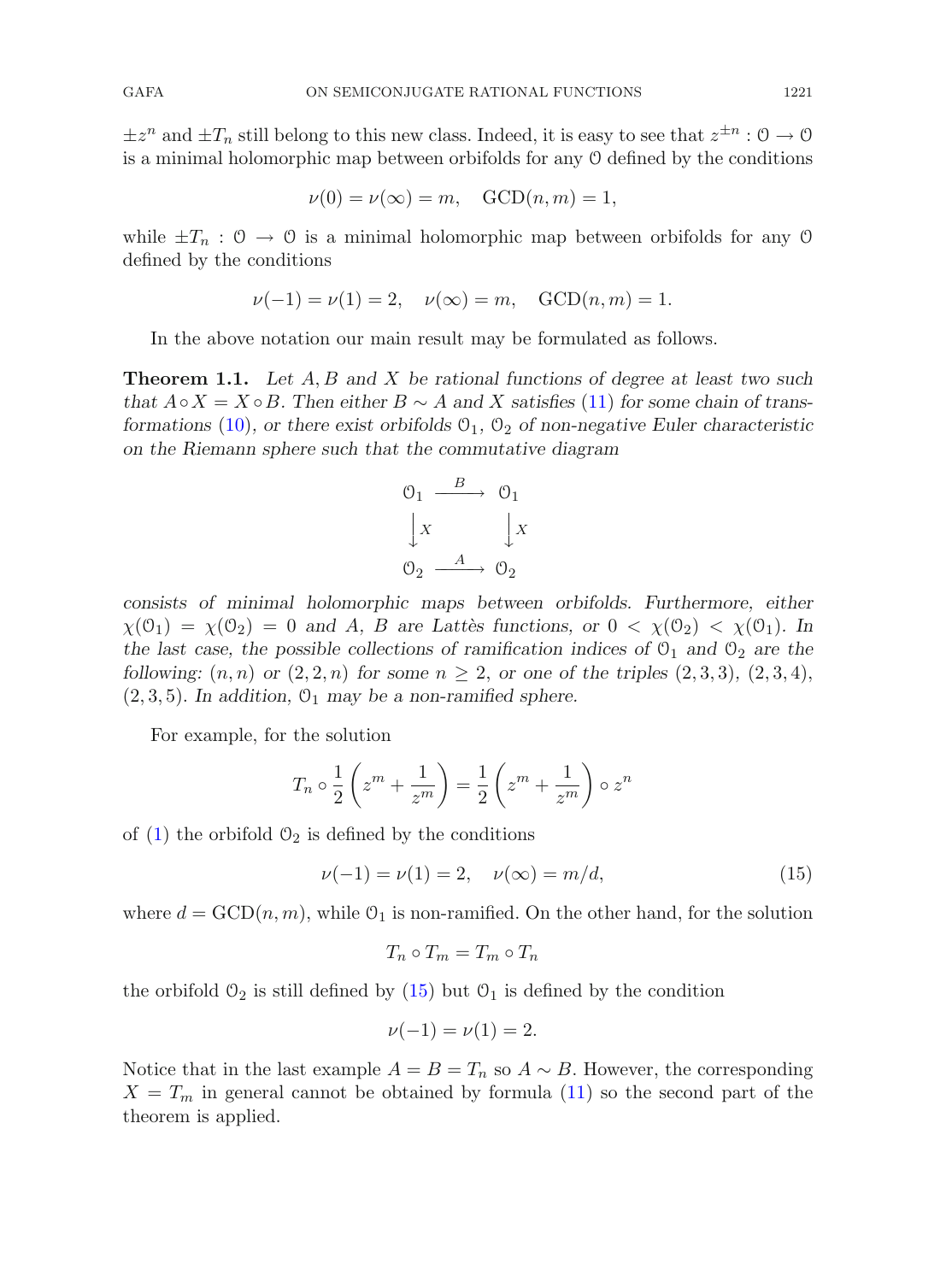If  $B \not\sim A$ , then the conditions imposed by Theorem [1.1](#page-4-1) on A, B, and X are quite strong and provide a reasonably good description of solutions of [\(1\)](#page-0-0). Different implications of these conditions are discussed in the body of the paper. In contrast, the paper contains essentially no information about the relation  $A \sim B$ . Notice however that this relation also is rather restrictive. Indeed, it follows easily from the definition, that any two equivalent rational functions are *isospectral* in the following sense: for each  $n \geq 1$  the unordered lists of multipliers at fixed points of the iterates  $A^{\circ n}$  and  $B^{\circ n}$  are the same. By the result of McMullen [\[McM87](#page-26-6)], this implies in particular that unless  $A$  is a flexible Latter function its equivalence class contains at most a *finite* number of conjugacy classes.

The paper is organized as follows. In the second section we review general properties of the functional equation

<span id="page-5-0"></span>
$$
f \circ p = g \circ q \tag{16}
$$

on compact Riemann surfaces, basing on the fiber product approach. In the third section we provide main definitions and results concerning orbifolds on Riemann surfaces and holomorphic maps between orbifolds.

In the fourth section we introduce the concept of a minimal holomorphic map between orbifolds, and study properties of such maps with respect to functional decompositions. In particular, we relate minimal holomorphic maps with functional equation [\(16\)](#page-5-0). In the fifth section we describe an approach to the classification of minimal holomorphic self-maps between orbifolds of positive Euler characteristic on the Riemann sphere. In particular, we relate such maps with rational functions equivariant with respect to finite subgroups of  $Aut(\mathbb{CP}^1)$ . Finally, in the sixth section we prove Theorem [1.1](#page-4-1) and provide a number of examples.

# <span id="page-5-1"></span>**2** Equation  $f \circ p = g \circ q$  and Fiber Products

In this section we recall, mostly without proofs, some general results related to the functional equation

$$
h = f \circ p = g \circ q,\tag{17}
$$

where  $h: R \to \mathbb{CP}^1$ ,  $p: R \to C_1$ ,  $f: C_1 \to \mathbb{CP}^1$ ,  $q: R \to C_2$ ,  $g: C_2 \to \mathbb{CP}^1$  are holomorphic functions on compact Riemann surfaces. For more details we refer the reader to [\[Pak09\]](#page-26-3), Sections 2 and 3.

Let  $h : R \to \mathbb{C}P^1$  be a holomorphic function on a compact Riemann surface R, and  $\mathcal{C}(h) = \{z_1, z_2, \ldots, z_r\}$  the set of critical values of h. Fix a point  $z_0 \in \mathbb{CP}^1 \backslash \mathcal{C}(h)$  and some loops  $\gamma_i$  around  $z_i$ ,  $1 \leq i \leq r$ , such that  $\gamma_1 \gamma_2...\gamma_r = 1$ in  $\pi_1(\mathbb{CP}^1\backslash \mathcal{C}(h), z_0)$ . Denote by  $\delta_i$ ,  $1 \leq i \leq r$ , a permutation of points of  $h^{-1}\{z_0\}$ induced by the lifting of  $\gamma_i$ ,  $1 \leq i \leq r$ , by h. The permutation group  $G_h$  generated by  $\delta_i$ ,  $1 \leq i \leq r$ , is called the monodromy group of h. Clearly,

<span id="page-5-2"></span>
$$
\delta_1 \delta_2 \dots \delta_r = 1 \tag{18}
$$

in  $G_h$ .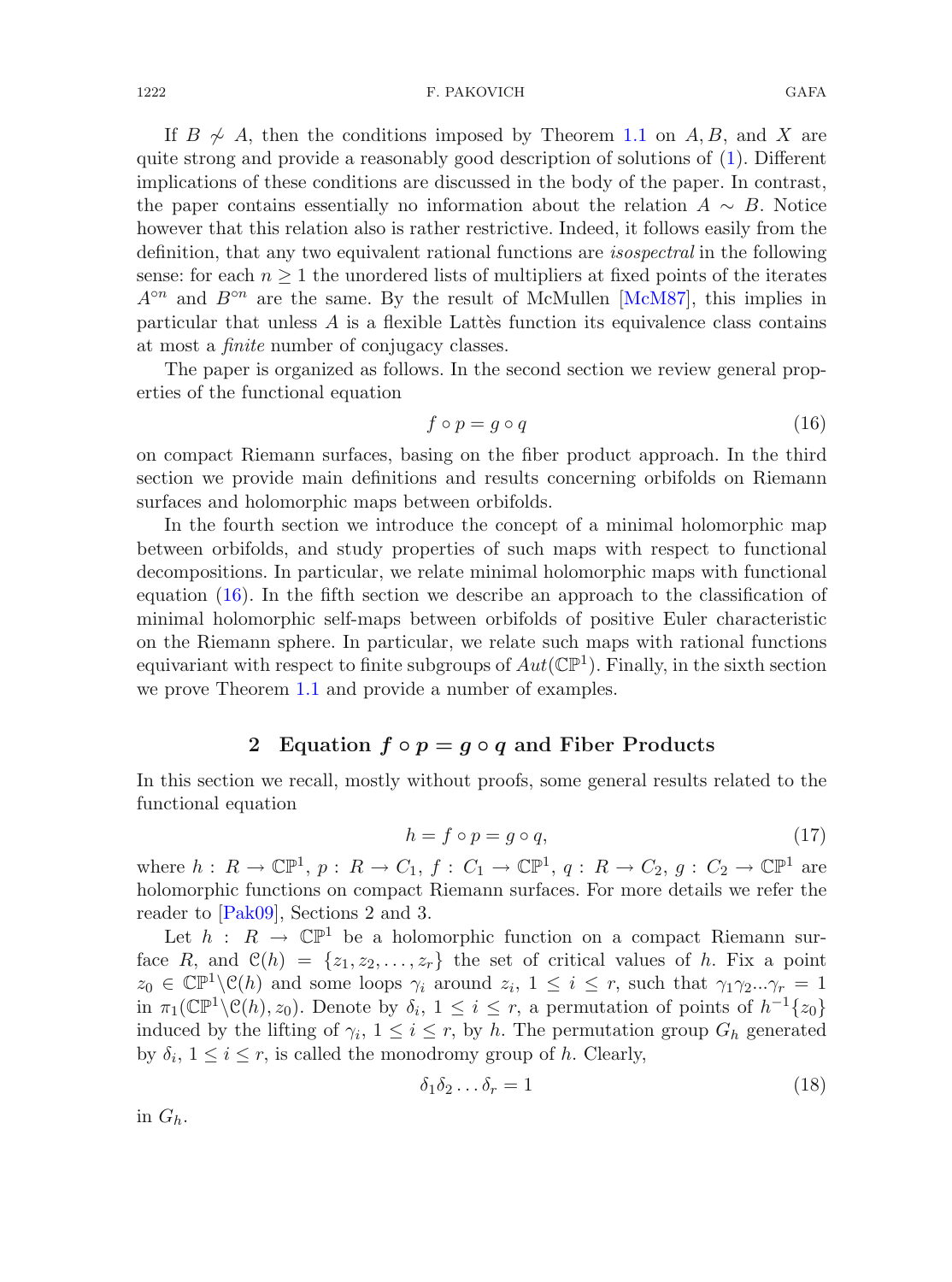Let G be a group which acts transitively on a finite set X. Recall that a subset B of X is called a block of G, if for each  $g \in G$  either  $g(B) = B$  or  $g(B) \cap B = \emptyset$ . Clearly, if B is a block, then  $\mathcal{B} = {\sigma(B), \sigma \in G}$  is a partition of X, which is called an imprimitvity system of G.

The monodromy group  $G_h$  is related to compositional properties of the function h as follows. If h can be decomposed into a composition  $h = f \circ p$  of holomorphic functions  $p : R \to C_1$  and  $f : C_1 \to \mathbb{CP}^1$ , where  $\deg f = d$ , then  $G_h$  has an imprimitivity system consisting of d blocks  $A_i = p^{-1}{t_i}$ ,  $1 \leq i \leq d$ , where  $\{t_1, t_2, \ldots, t_d\} = f^{-1}\{z_0\}$ , and the permutation group induced by the action of  $G_h$  on these blocks is permutation isomorphic to the group  $G_f$ . Furthermore, any imprimitivity system of  $G_h$  arises from a decomposition of h, and decompositions  $h = f \circ p$  and  $h = g \circ q$ , where  $q : R \to C_2$ ,  $g : C_2 \to \mathbb{C} \mathbb{P}^1$ , lead to the same imprimitivity system if and only there exists an isomorphism  $\mu$  :  $C_2 \rightarrow C_1$  such that

$$
f = g \circ \mu^{-1}, \quad p = \mu \circ q.
$$

We will say that two holomorphic functions  $p: R \to C_1$  and  $q: R \to C_2$  have no non-trivial compositional common right factor, if the equalities

<span id="page-6-0"></span>
$$
p = \widetilde{p} \circ w, \quad q = \widetilde{q} \circ w,\tag{19}
$$

where  $w : R \to R$ ,  $\tilde{p} : R \to C_1$ ,  $\tilde{q} : R \to C_2$  are holomorphic functions, imply that  $\deg w = 1$  $\deg w = 1.$ 

**Theorem 2.1.** For any two fixed holomorphic functions  $f : C_1 \rightarrow \mathbb{CP}^1$  and  $g: C_2 \to \mathbb{CP}^1$  there exist holomorphic functions  $h_j: R_j \to \mathbb{CP}^1$  (components) *of the fiber product of* f and g) and  $p_j : R_j \to C_1$ ,  $q_j : R_j \to C_2$  *such that the following conditions are satisfied:*

- $h_j = f \circ p_j = g \circ q_j,$
- $\sum_j \deg h_j = \deg f \deg g,$
- for any solution h, p, q of [\(17\)](#page-5-1) there exist an index j and a holomorphic function  $w: R \to R_i$  such that  $h = h_i \circ w$ ,  $n = v_i \circ w$ ,  $q = a_i \circ w$ .  $w: R \to R_j$  such that  $h = h_j \circ w$ ,  $p = p_j \circ w$ ,  $q = q_j \circ w$ .

Recall briefly the construction of the functions  $h_j$ . Let  $S = \{z_1, z_2, \ldots, z_r\}$  be the union of  $\mathcal{C}(f)$  and  $\mathcal{C}(g)$ . As above, fix a point  $z_0$  from  $\mathbb{CP}^1\backslash S$  and small loops  $\gamma_i$  around  $z_i$ ,  $1 \leq i \leq r$ , such that  $\gamma_1 \gamma_2 \cdots \gamma_r = 1$  in  $\pi_1(\mathbb{CP}^1 \backslash S, z_0)$ . Set  $n = \deg f$ ,  $m = \deg g$ , and denote by  $\alpha_i \in S_n$  (resp.  $\beta_i \in S_m$ ) a permutation of points of  $f^{-1}\lbrace z_0\rbrace$  (resp.  $g^{-1}\lbrace z_0\rbrace$ ) induced by the lifting of  $\gamma_i$ ,  $1 \leq i \leq r$ , by f (resp. g). Clearly, the permutations  $\alpha_i$  (resp.  $\beta_i$ ),  $1 \leq i \leq r$ , generate the monodromy group of  $f$  (resp.  $g$ ) and

$$
\alpha_1 \alpha_2 \cdots \alpha_r = 1, \quad \beta_1 \beta_2 \cdots \beta_r = 1. \tag{20}
$$

Define now permutations  $\delta_1, \delta_2, \ldots, \delta_r \in S_{nm}$  as follows: consider the set of mn elements  $c_{j_1,j_2}$ ,  $1 \le j_1 \le n, 1 \le j_2 \le m$ , and set  $(c_{j_1,j_2})^{\delta_i} = c_{j'_1,j'_2}$ , where

$$
j'_1 = j_1^{\alpha_i}, \quad j'_2 = j_2^{\beta_i}, \quad 1 \le i \le r.
$$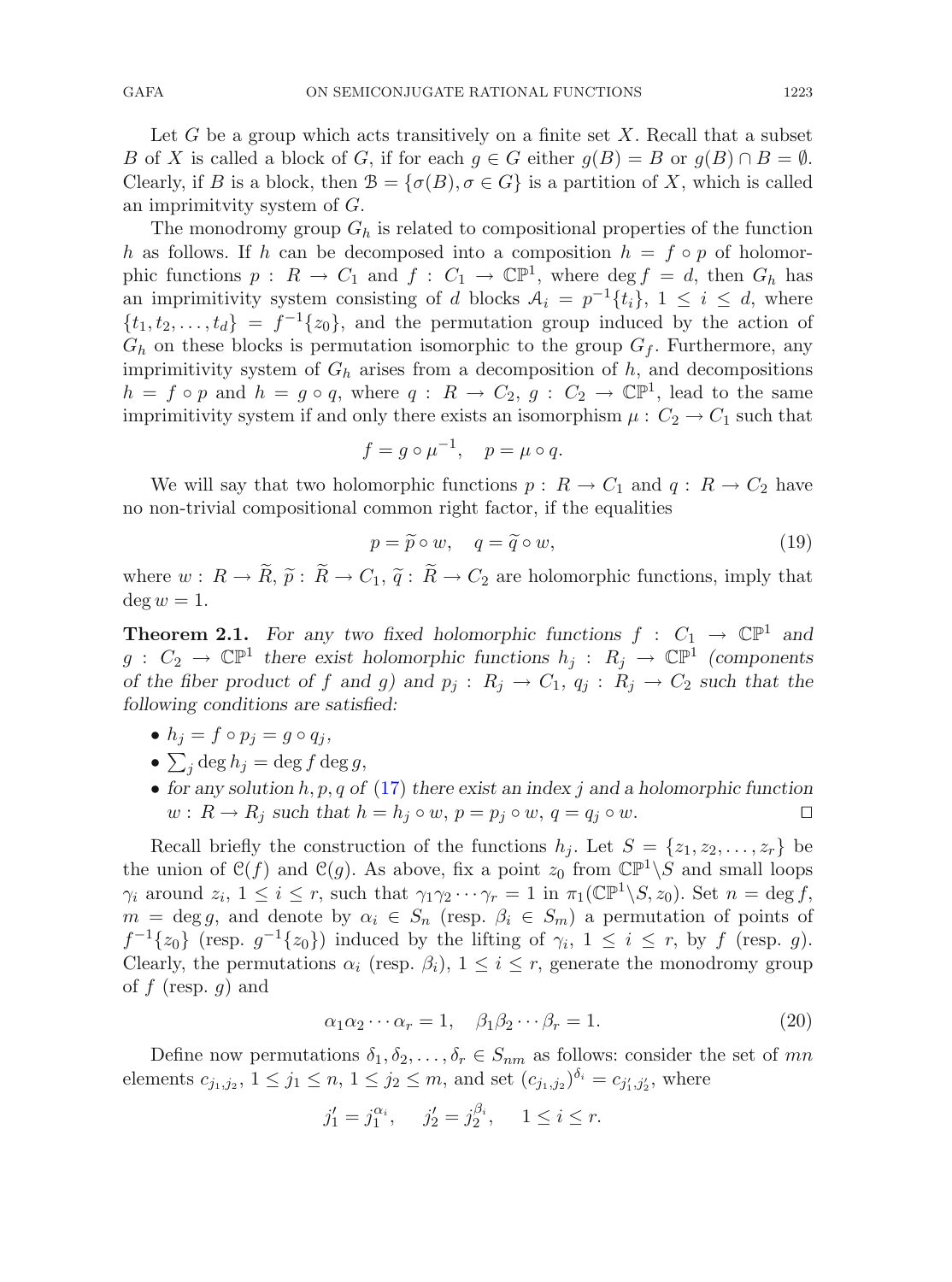It is convenient to consider  $c_{j_1,j_2}$ ,  $1 \leq j_1 \leq n, 1 \leq j_2 \leq m$ , as elements of a  $n \times m$ matrix M. Then the action of the permutation  $\delta_i$ ,  $1 \leq i \leq r$ , reduces to the permutation of rows of M in accordance with the permutation  $\alpha_i$  and the permutation of columns of M in accordance with the permutation  $\beta_i$ .

In general, the permutation group generated by  $\delta_i$ ,  $1 \leq i \leq r$ , is not transitive on the set  $c_{j_1,j_2}$ ,  $1 \leq j_1 \leq n, 1 \leq j_2 \leq m$ . However, on each transitivity set  $U_j$  the induced permutations  $\delta_i(j)$ ,  $1 \leq i \leq r$ , satisfy the equality

$$
\delta_1(j)\delta_2(j)\cdots\delta_r(j)=1.
$$

By the Riemann existence theorem, this implies that there exist compact Riemann surfaces  $R_i$  and holomorphic functions  $h_i : R_i \to \mathbb{C}P^1$  non-ramified outside S such that the permutations  $\delta_i(j)$ ,  $1 \leq i \leq r$ , are induced by the lifting of  $\gamma_i$  by  $h_j$ . Moreover, it is easy to see by construction that the intersections of the transitivity set  $U_j$  with the rows of M form an imprimitivity system  $\Omega_f(j)$  for the group generated by  $\delta_i(j)$ ,  $1 \leq i \leq r$ , such that the permutations of blocks of  $\Omega_f(j)$  induced by  $\delta_i(j)$ ,  $1 \leq i \leq r$ , coincide with  $\alpha_i$ . Similarly, the intersections of  $U_j$  with the columns of M form an imprimitivity system  $\Omega_q(j)$  such that the permutations of blocks of  $\Omega_q(j)$  induced by  $\delta_i(j)$ ,  $1 \leq i \leq r$ , coincide with  $\beta_i$ . These imprimitivity systems correspond to decompositions  $h_j = f \circ p_j = g \circ q_j$  for some functions  $p_j$  and  $q_j$ .

<span id="page-7-2"></span>Corollary 2.1. *Let* h, f, p, g, q *be rational functions satisfying* [\(17\)](#page-5-1)*. Then* p *and* q *have no non-trivial common compositional right factor if and only if for any*  $z \in \mathbb{CP}^1$ the local degrees  $\deg_z p$  and  $\deg_z q$  are coprime.

*Proof.* If p and q have no non-trivial common compositional right factor, then without loss of generality we can assume that  $h = h_j$ ,  $p = p_j$ ,  $q = q_j$ . Clearly,

$$
\deg_z h_j = \deg_z p_j \deg_{p_j(z)} f = \deg_z q_j \deg_{q_j(z)} g. \tag{21}
$$

<span id="page-7-0"></span>On the other hand, the definition of the permutations  $\delta_i$ ,  $1 \leq i \leq r$ , yields that for any  $z \in \mathbb{CP}^1$  the equality

$$
\deg_z h_j = \text{LCM}(\deg_{p_j(z)} f, \deg_{q_j(z)} g) \tag{22}
$$

<span id="page-7-1"></span>holds. It follows now from equalities [\(21\)](#page-7-0) and [\(22\)](#page-7-1) that deg  $zpi_j$  and deg  $zq_j$  are coprime.

In the other direction, if w is a common compositional right factor of  $p$  and  $q$ , and  $z_0$  is any critical point of w, then the chain rule implies that deg  $z_0 p$  and deg  $z_0 q$ have a non-trivial common divisor. Therefore, since any rational function of degree greater than one has critical points, if deg <sub>z</sub>p and deg <sub>z</sub>q are coprime for any  $z \in \mathbb{CP}^1$ ,<br>p and q may not have a non-trivial common compositional right factor. p and q may not have a non-trivial common compositional right factor.

Let  $h, f, p, q, q$  be a solution of [\(17\)](#page-5-1), and A and B imprimitivity systems of the group  $G_h$  corresponding to the decompositions  $h = f \circ p$  and  $h = g \circ q$  respectively. We say that the solution  $h, f, p, g, q$  is good if any block of A intersects with any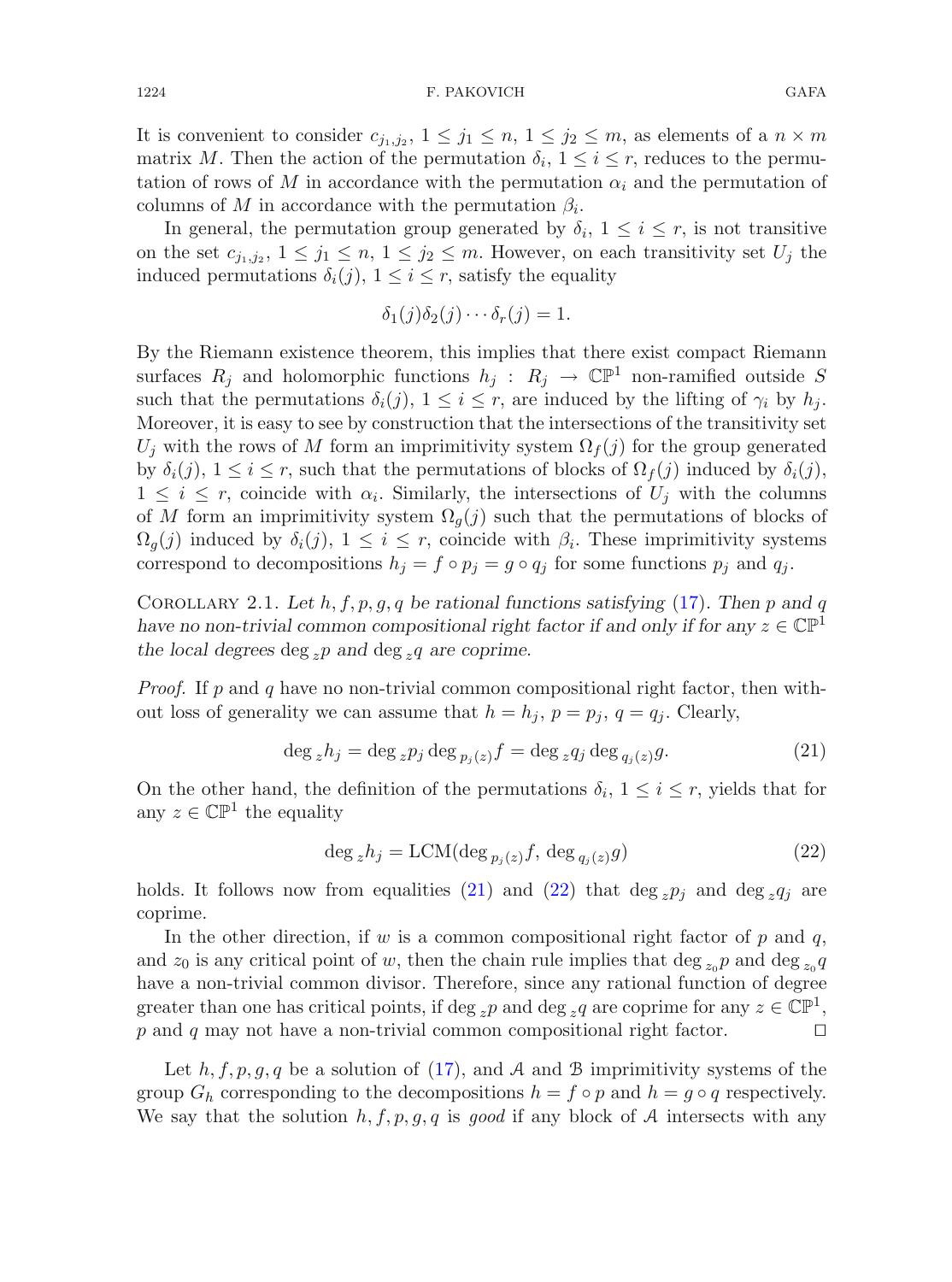block of B and this intersection consists of a unique element. This is equivalent to the requirement that the fiber product of f and g has a unique component and  $p$ and q have no non-trivial common compositional right factor.

Notice that a solution of [\(17\)](#page-5-1) in rational functions  $h, f, p, q, q$  is good if and only if the algebraic curve

$$
\mathcal{E}(f,g): f(x) - g(y) = 0
$$

is irreducible and  $\mathbb{C}(p,q) = \mathbb{C}(z)$ . Indeed, irreducible components of  $\mathcal{E}(f,g)$  correspond to irreducible components of the fiber product of  $f$  and  $g$  (see [\[Pak09](#page-26-3)], Proposition 2.4). On the other hand, by the Lüroth theorem, any subfield  $K \subset \mathbb{C}(z)$ ,  $K \neq \mathbb{C}$ , has the form  $K = \mathbb{C}(w)$  for some  $w \in \mathbb{C}(z)$ , implying that [\(19\)](#page-6-0) holds for some rational functions  $\tilde{p}, \tilde{q}, w$  with deg  $w > 1$  if and only if  $\mathbb{C}(p, q) \neq \mathbb{C}(z)$ .

The construction of the fiber product implies easily the following statement.

<span id="page-8-1"></span>Lemma 2.1. *A solution* h, f, p, g, q *of* [\(17\)](#page-5-1) *is good whenever any two of the following three conditions are satisfied:*

- *the fiber product of* f *and* g *has a unique component,*
- p *and* q *have no non-trivial common compositional right factor,*
- deg  $f = \deg q$ , deg  $q = \deg p$ .

Finally, let us mention the following property of good solutions of [\(17\)](#page-5-1).

<span id="page-8-0"></span>LEMMA 2.2. Let  $h, f, p, g, q$  be a good solution of  $(17)$ ,  $z<sub>1</sub>$  a point from the set  $g^{-1}\{z_0\}$ , and  $\sigma \in G_h$  a permutation which maps the set  $q^{-1}\{z_1\}$  to itself. Then *the permutation induced by*  $\sigma$  *on*  $q^{-1}{z_1}$  *has the same cyclic structure as the permutation induced by*  $\sigma$  *on blocks*  $\mathcal{A}_i = p^{-1}{t_i}$ ,  $1 \leq i \leq d$ , *where*  ${t_1, t_2, \ldots, t_d}$  $f^{-1}\{z_0\}.$ 

*Proof.* Since the set  $q^{-1}{z_1}$  is a block, it follows from the definition of a good solution that there is a natural one-to-one correspondence between the elements of  $q^{-1}\{z_1\}$  and the blocks  $\mathcal{A}_i$ ,  $1 \leq i \leq d$ . Furthermore, the action of any  $\sigma \in G_h$  which maps  $q^{-1}\{z_1\}$  to itself obviously respects this correspondence. maps  $q^{-1}{z_1}$  to itself obviously respects this correspondence.

### **3 Orbifolds on Riemann Surfaces**

In this section we recall main definitions and results related to Riemann surface orbifolds (see [\[Mil06a\]](#page-26-7), Appendix E).

A pair  $\mathcal{O} = (R, \nu)$  consisting of a Riemann surface R and a ramification function  $\nu : R \to \mathbb{N}$  which takes the value  $\nu(z) = 1$  except at isolated points is called an orbifold. The Euler characteristic of an orbifold  $\mathcal{O} = (R, \nu)$  is defined by the formula

$$
\chi(\mathbf{0}) = \chi(R) + \sum_{z \in R} \left( \frac{1}{\nu(z)} - 1 \right),
$$

where  $\chi(R)$  is the Euler characteristic of R.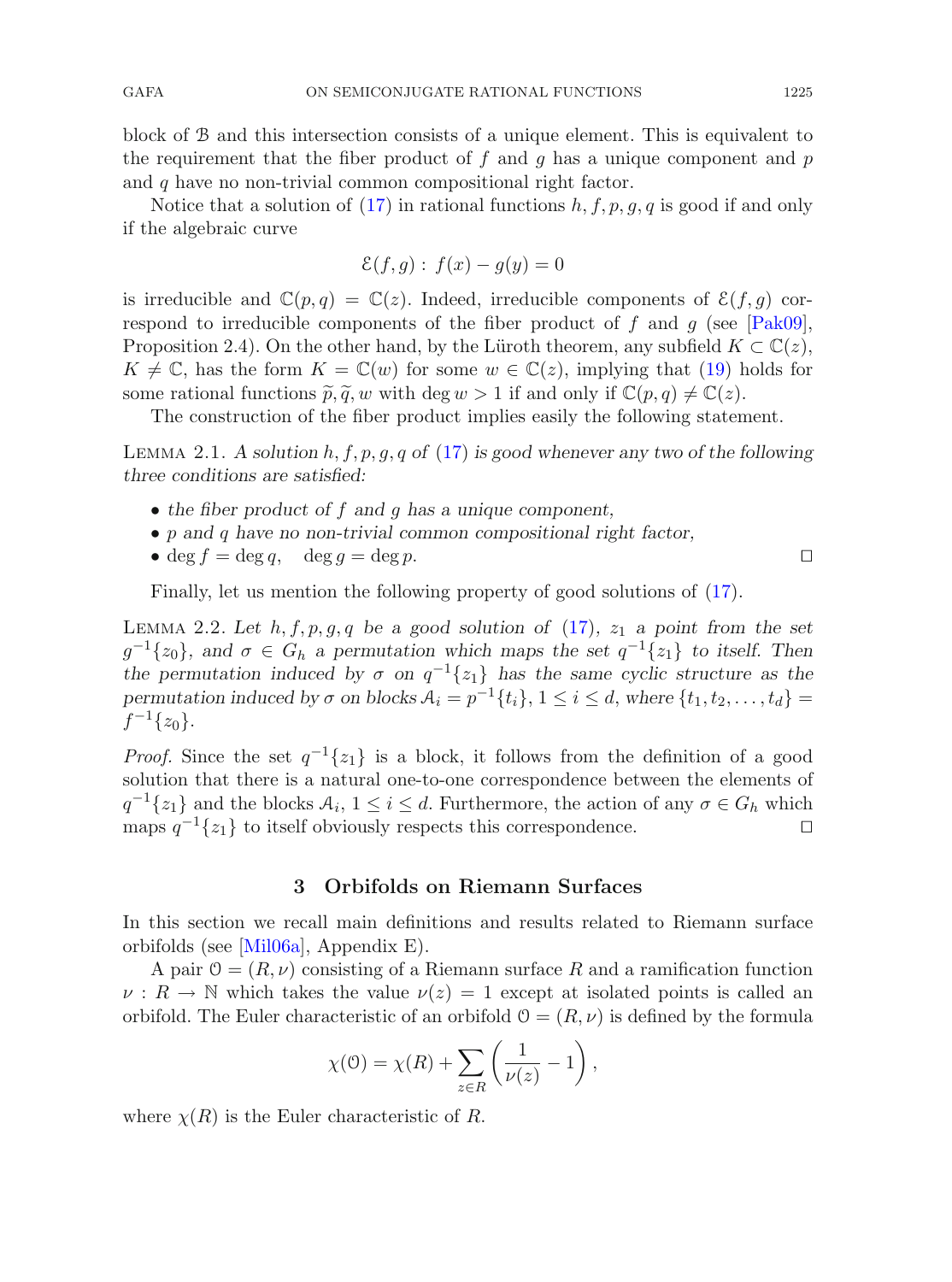If  $R_1, R_2$  are Riemann surfaces provided with ramification functions  $\nu_1, \nu_2$ , and  $f: R_1 \to R_2$  is a holomorphic branched covering map, then f is called a *covering*  $map f: \mathcal{O}_1 \to \mathcal{O}_2$  *between orbifolds*  $\mathcal{O}_1 = (R_1, \nu_1)$  and  $\mathcal{O}_2 = (R_2, \nu_2)$  if for any  $z \in R_1$ the equality

<span id="page-9-0"></span>
$$
\nu_2(f(z)) = \nu_1(z) \deg_z f \tag{23}
$$

holds, where deg zf is the local degree of f at the point z. If for any  $z \in R_1$  instead of equality [\(23\)](#page-9-0) a weaker condition

<span id="page-9-3"></span>
$$
\nu_2(f(z)) \mid \nu_1(z) \deg_z f \tag{24}
$$

holds, then f is called a *holomorphic map*  $f: \mathcal{O}_1 \to \mathcal{O}_2$  *between orbifolds*  $\mathcal{O}_1$  and  $\mathcal{O}_2$ .

A universal cover of an orbifold O is a covering map between orbifolds  $\theta_{\mathcal{O}}: \mathcal{O} \to \mathcal{O}$  such that R is simply connected and  $\tilde{\nu}(z) \equiv 1$ . If  $\theta_{\mathcal{O}}$  is such a map, then there exists a group  $\Gamma_0$  of conformal automorphisms of R such that the equality  $\theta_{\mathcal{O}}(z_1) = \theta_{\mathcal{O}}(z_2)$  holds for  $z_1, z_2 \in R$  if and only if  $z_1 = \sigma(z_2)$  for some  $\sigma \in \Gamma_{\mathcal{O}}$ . A universal cover exists and is unique up to a conformal isomorphism of  $R$ , unless  $\mathcal O$ is the Riemann sphere with one ramified point, or O is the Riemann sphere with two ramified points for which  $\nu(z_1) \neq \nu(z_2)$ . Unless stated otherwise, below we will assume that considered orbifolds have a universal cover. Abusing notation we will use the symbol  $\theta$  both for the orbifold and for the Riemann surface R.

If  $f: \mathcal{O}_1 \to \mathcal{O}_2$  is a covering map between orbifolds, then for any choice of  $\theta_{\mathcal{O}_1}$ and  $\theta_{\mathcal{O}_2}$  there exists a conformal isomorphism  $\tau: \mathcal{O}_1 \to \mathcal{O}_2$  such that the diagram

$$
\begin{array}{ccc}\n\widetilde{0_1} & \xrightarrow{\tau} & \widetilde{0_2} \\
\downarrow \theta_{\sigma_1} & & \downarrow \theta_{\sigma_2} \\
0_1 & \xrightarrow{f} & \sigma_2\n\end{array} \tag{25}
$$

<span id="page-9-4"></span>is commutative. More generally, the following proposition holds.

PROPOSITION 3.1. Let  $f: \mathcal{O}_1 \to \mathcal{O}_2$  be a holomorphic map between orbifolds. Then *for any choice of*  $\theta_{\mathcal{O}_1}$  *and*  $\theta_{\mathcal{O}_2}$  *there exist a holomorphic map*  $F: \mathcal{O}_1 \to \mathcal{O}_2$  *and a homomorphism*  $\varphi : \Gamma_{\mathcal{O}_1} \to \Gamma_{\mathcal{O}_2}$  *such that diagram* 

<span id="page-9-2"></span>
$$
\widetilde{\mathcal{O}_1} \xrightarrow{F} \widetilde{\mathcal{O}_2} \n\downarrow \theta_{\mathcal{O}_1} \qquad \downarrow \theta_{\mathcal{O}_2} \n\mathcal{O}_1 \xrightarrow{f} \mathcal{O}_2
$$
\n(26)

*is commutative and for any*  $\sigma \in \Gamma_{\mathcal{O}_1}$  *the equality* 

<span id="page-9-1"></span>
$$
F \circ \sigma = \varphi(\sigma) \circ F \tag{27}
$$

*holds. The map* F is defined by  $\theta_{\mathcal{O}_1}$ ,  $\theta_{\mathcal{O}_2}$ , and f uniquely up to the transforma*tion*  $F \to g \circ F$ , where  $g \in \Gamma_{\mathcal{O}_2}$ . In the other direction, for any holomorphic map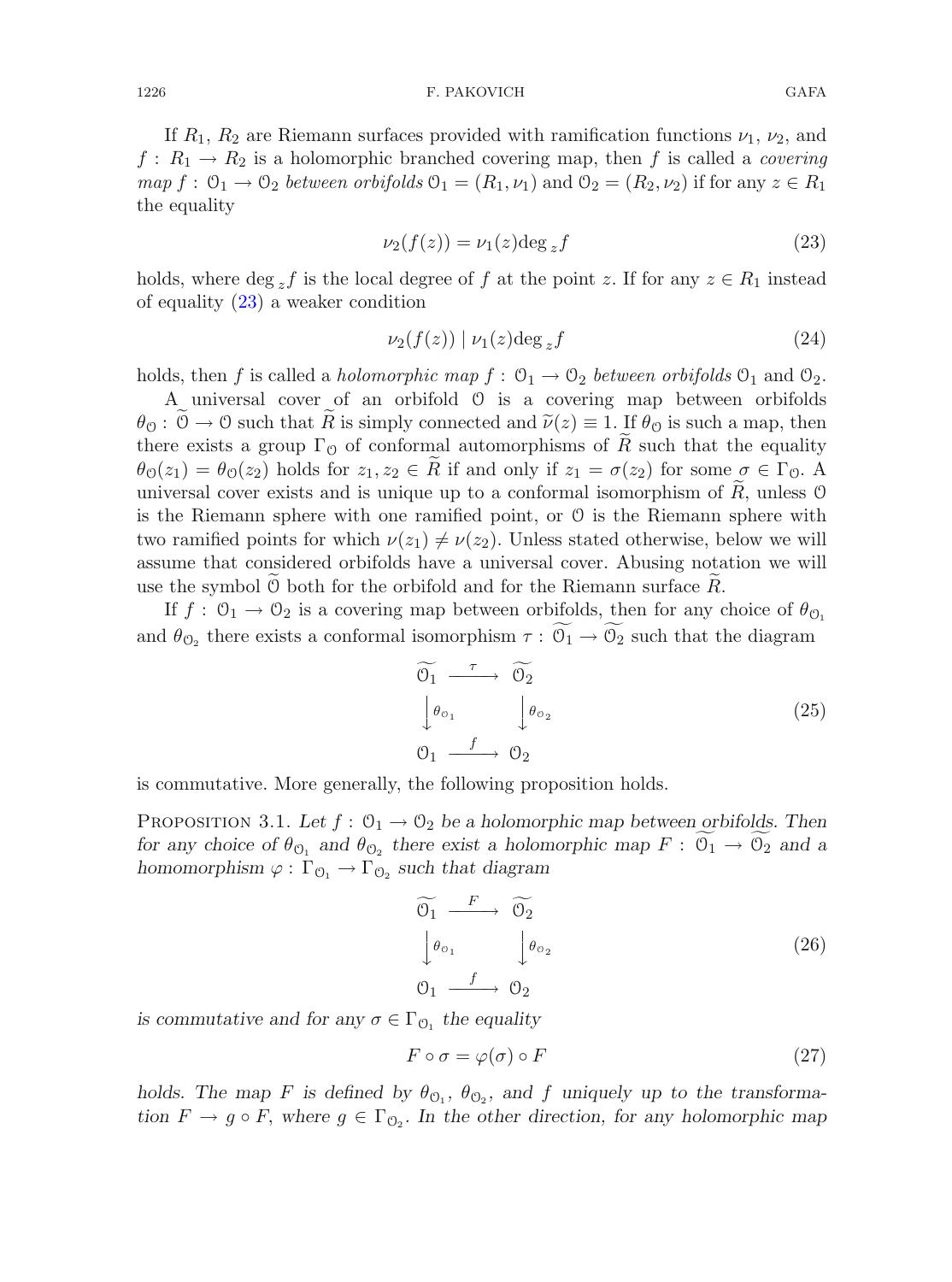$F: \mathcal{O}_1 \to \mathcal{O}_2$  which satisfies [\(27\)](#page-9-1) for some homomorphism  $\varphi: \Gamma_{\mathcal{O}_1} \to \Gamma_{\mathcal{O}_2}$  there *exists a uniquely defined holomorphic map between orbifolds*  $f: \mathcal{O}_1 \to \mathcal{O}_2$  *such that diagram* [\(26\)](#page-9-2) *is commutative. The holomorphic map* F *is an isomorphism if and only if* f *is a covering map between orbifolds.*

*Proof.* Assume that [\(24\)](#page-9-3) holds. Let F be the complete analytic continuation of the germ  $\theta_{\mathcal{O}_2}^{-1} \circ f \circ \theta_{\mathcal{O}_1}$ , where  $\theta_{\mathcal{O}_2}^{-1}$  is a germ of a branch of the function inverse to  $\theta_{\mathcal{O}_2}$ . Clearly, the local multiplicity of the map  $f \circ \theta_{\mathcal{O}_1}$  at a point  $z \in \mathcal{O}_1$  equals

$$
\deg_z \theta_{\mathcal{O}_1} \deg_{\theta_{\mathcal{O}_1}(z)} f = \nu(\theta_{\mathcal{O}_1}(z)) \deg_{\theta_{\mathcal{O}_1}(z)} f.
$$

On the other hand, the order of the permutation of branches of the function inverse to  $\theta_{\mathcal{O}_2}$  induced by the analytic continuation along a small loop around the point  $(f \circ \theta_{\mathcal{O}_1})(z)$  is equal to  $\nu_2((f \circ \theta_{\mathcal{O}_1})(z))$ . Therefore, condition [\(24\)](#page-9-3) implies that the function F has no ramification points. Since  $\mathcal{O}_1$  is simply connected, we conclude that  $F$  is single-valued.

Furthermore, if F is another function which makes diagram [\(26\)](#page-9-2) commutative, then  $\theta_{\mathcal{O}_2} \circ F = \theta_{\mathcal{O}_2} \circ F$ . Thus, for any  $z \in R_1$  we have  $F(z) = g_z \circ F(z)$  for some  $g_z \in \Gamma_{\mathcal{O}_2}$ . Since  $\Gamma_{\mathcal{O}_2}$  is countable this implies easily that  $F \equiv g \circ F$  for some  $g \in \Gamma_{\mathcal{O}_2}$ . Finally, since [\(26\)](#page-9-2) implies that for any  $\sigma \in \Gamma_{\mathcal{O}_1}$  the equality

$$
\theta_{\mathcal{O}_2} \circ F = \theta_{\mathcal{O}_2} \circ (F \circ \sigma)
$$

holds, we have:

$$
F\circ \sigma=\varphi(\sigma)\circ F
$$

for some  $\varphi(\sigma) \in \Gamma_{\mathcal{O}_2}$ , and it is easy to see that the correspondence  $\sigma \to \varphi(\sigma)$  is a homomorphism.

In the other direction, if [\(27\)](#page-9-1) holds, then F maps any orbit of  $\Gamma_{\mathcal{O}_1}$  to an orbit of  $\Gamma_{\mathcal{O}_2}$ , implying that the function  $f = \theta_{\mathcal{O}_2} \circ F \circ \theta_{\mathcal{O}_1}^{-1}$  is well defined and holomorphic. Further, [\(26\)](#page-9-2) implies that

$$
\deg_z(f\circ\theta_{\mathcal{O}_1})=\deg_z(\theta_{\mathcal{O}_2}\circ F).
$$

Therefore, since

$$
\deg_z(f \circ \theta_{\mathcal{O}_1}) = \deg_z \theta_{\mathcal{O}_1} \deg_{\theta_{\mathcal{O}_1}(z)} f = \nu_1(\theta_{\mathcal{O}_1}(z)) \deg_{\theta_{\mathcal{O}_1}(z)} f
$$

and

$$
\deg_z(\theta_{\mathcal{O}_2} \circ F) = \deg_z F \deg_{F(z)} \theta_{\mathcal{O}_2}
$$
  
= 
$$
\deg_z F \nu_2((\theta_{\mathcal{O}_2} \circ F)(z)) = \deg_z F \nu_2((f \circ \theta_{\mathcal{O}_1})(z)),
$$

<span id="page-10-0"></span>we conclude that

$$
\nu_1(\theta_{\mathcal{O}_1}(z))\mathrm{deg}\,\theta_{\mathcal{O}_1(z)}f = \mathrm{deg}\,{}_zF\,\nu_2((f\circ\theta_{\mathcal{O}_1})(z)),\tag{28}
$$

implying  $(24)$ . Moreover, it follows from  $(28)$  that F is locally and therefore globally invertible if and only if  $(23)$  holds.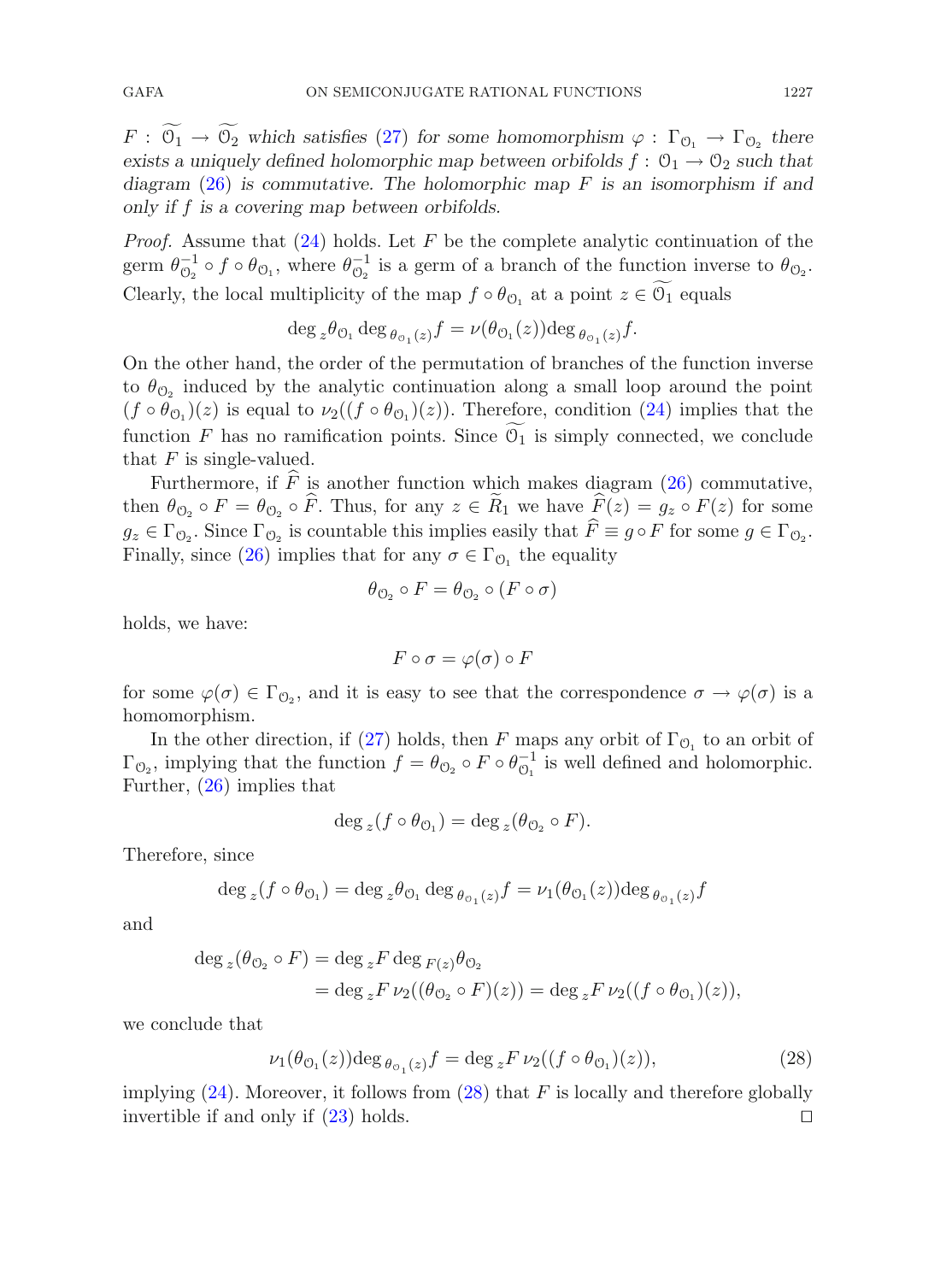If  $f: \mathcal{O}_1 \to \mathcal{O}_2$  is a covering map between orbifolds with compact support, then the Riemann-Hurwitz formula implies that

<span id="page-11-3"></span>
$$
\chi(\mathcal{O}_1) = d\chi(\mathcal{O}_2),\tag{29}
$$

<span id="page-11-2"></span>where  $d = \deg f$ . More generally, the following statement is true.

PROPOSITION 3.2. Let  $f: \mathcal{O}_1 \to \mathcal{O}_2$  be a holomorphic map between orbifolds with *compact support. Then*

<span id="page-11-1"></span>
$$
\chi(\mathcal{O}_1) \le \chi(\mathcal{O}_2) \deg f,\tag{30}
$$

and the equality holds if and only if  $f: \mathcal{O}_1 \to \mathcal{O}_2$  is a covering map between orbifolds.

*Proof.* Denote by  $S_1$  (resp.  $S_2$ ) the set of ramified points of  $O_1$  (resp.  $O_2$ ) and by  $\mathcal{C}(f)$  the set of critical values of f. Set

$$
S = f(S_1) \cup \mathcal{C}(f), \quad \widehat{R}_2 = R_2 \backslash S, \quad \widehat{R}_1 = f^{-1} \{\widehat{R}_2\}.
$$

Observe that  $S_2 \subseteq S$  since [\(24\)](#page-9-3) implies that whenever  $\nu_2(f(z))$  is greater than one at least one of the numbers deg  $_{z}f$  and  $\nu_1(z)$  also is greater than one. Since  $f: R_1 \to R_2$ is a covering map between surfaces, we have:

$$
\chi(\widehat{R}_1) = d\chi(\widehat{R}_2),
$$

where  $d = \deg f$ . Furthermore, it follows from  $(24)$  that

$$
\frac{1}{\nu_1(z)} \le \frac{\deg_z f}{\nu_2(f(z))}
$$

<span id="page-11-0"></span>implying that

$$
\sum_{\substack{x \in R_1 \\ f(x) = f(z)}} \frac{1}{\nu_1(x)} \le \frac{d}{\nu_2(f(z))},\tag{31}
$$

where the equality holds if and only if [\(23\)](#page-9-0) holds for any  $x \in f^{-1}{z}$ .

Since removing a point from a surface reduces the Euler characteristic by one, we have:

$$
\chi(\mathbf{0}_1) = \chi(R_1) + \sum_{x \in R_1} \left( \frac{1}{\nu_1(x)} - 1 \right) = \chi(R_1) + \sum_{\substack{x \in R_1 \\ f(x) \in S}} \left( \frac{1}{\nu_1(x)} - 1 \right)
$$

$$
= \chi(\widehat{R}_1) + \sum_{\substack{x \in R_1 \\ f(x) \in S}} \frac{1}{\nu_1(x)} = d\chi(\widehat{R}_2) + \sum_{\substack{x \in R_1 \\ f(x) \in S}} \frac{1}{\nu_1(x)}.
$$

It follows now from [\(31\)](#page-11-0) that

$$
\chi(\mathcal{O}_1) \le d\chi(\widehat{R}_2) + \sum_{z \in S} \frac{d}{\nu_2(z)} = d\chi(\mathcal{O}_2),
$$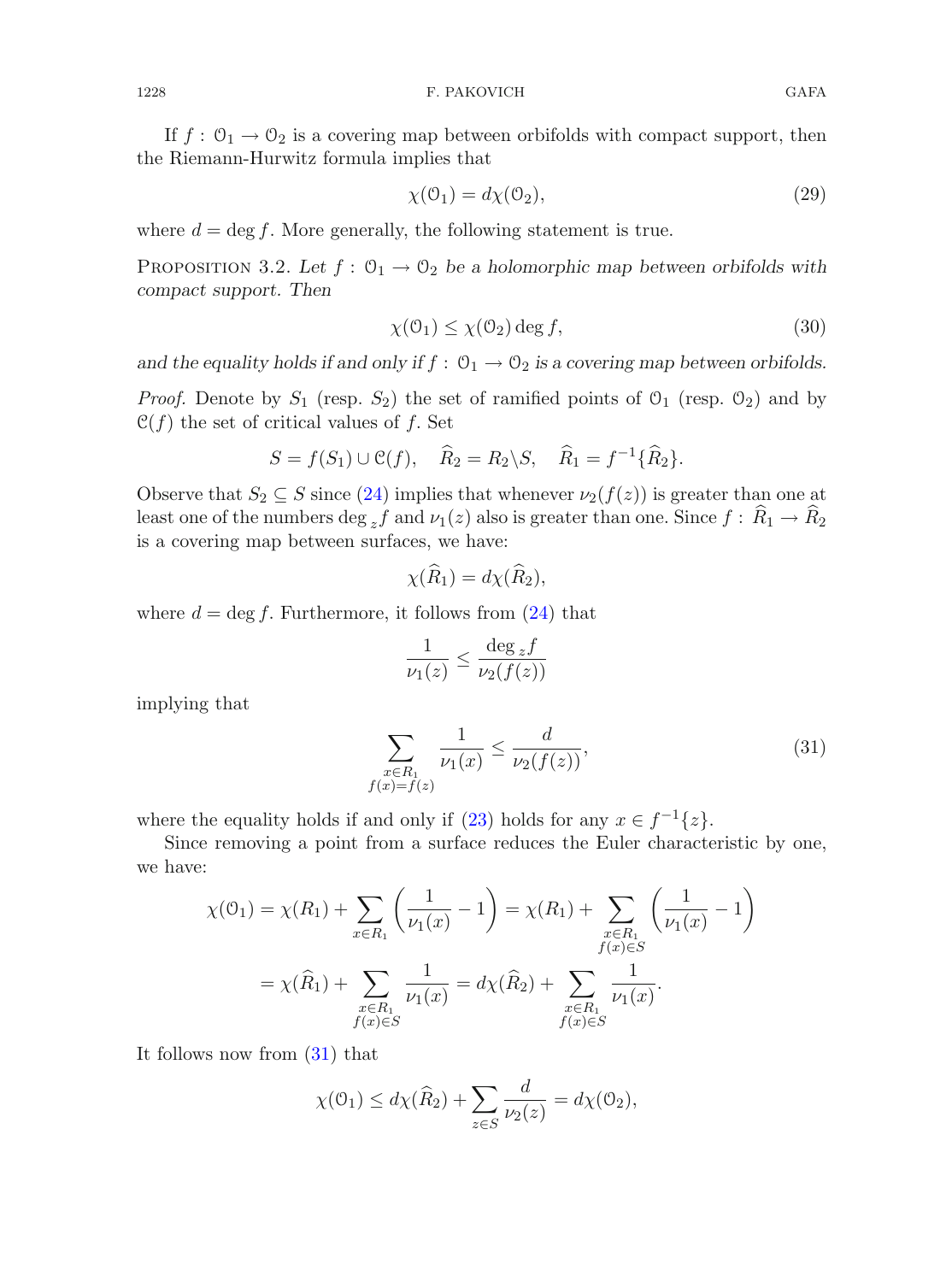where the equality holds if and only if [\(23\)](#page-9-0) holds for any  $z \in f^{-1}{S}$ . Since the definition of S implies that [\(23\)](#page-9-0) is satisfied for  $z \notin f^{-1}{S}$ , we conclude that the equality in [\(30\)](#page-11-1) holds if and only if  $f : \mathcal{O}_1 \to \mathcal{O}_2$  is a covering map between orbifolds.  $\Box$ 

<span id="page-12-3"></span>COROLLARY 3.1. Let  $f : \mathcal{O}_1 \to \mathcal{O}_2$  be a holomorphic map between orbifolds with *compact supports. Assume that* deg  $f > 1$  *and*  $\chi(\mathcal{O}_1) = \chi(\mathcal{O}_2) = l$ . *Then*  $l \geq 0$ *. Furthermore,*  $l = 0$  *if and only if f is a covering map. Furthermore,*  $l = 0$  *if and only if* f *is a covering map.* 

#### **4 Minimal Maps and Decompositions**

In this section we introduce the concept of a minimal holomorphic map between orbifolds, and establish some properties of such maps related to functional decompositions.

Let  $R_1, R_2$  be Riemann surfaces, and  $f: R_1 \rightarrow R_2$  a holomorphic branched covering map. Assume that  $R_2$  is provided with a ramification function  $\nu_2$ . In order to define a ramification function  $\nu_1$  on  $R_1$  so that f would be a holomorphic map between orbifolds  $\mathcal{O}_1 = (R_1, \nu_1)$  and  $\mathcal{O}_2 = (R_2, \nu_2)$  we must satisfy condition [\(24\)](#page-9-3), and it is easy to see that for any  $z \in R_1$  a minimal possible value for  $\nu_1(z)$  is defined by the equality

$$
\nu_2(f(z)) = \nu_1(z) \text{GCD}(\deg_z f, \nu_2(f(z)). \tag{32}
$$

<span id="page-12-0"></span>In case if [\(32\)](#page-12-0) is satisfied for any  $z \in R_1$  we say that f is a *minimal holomorphic map between orbifolds*  $\mathcal{O}_1 = (R_1, \nu_1)$  and  $\mathcal{O}_2 = (R_2, \nu_2)$ .

It follows from the definition that for any orbifold  $\mathcal{O} = (R, \nu)$  and holomorphic branched covering map  $f: R' \to R$  there exists a *unique* orbifold structure  $\nu'$  on  $R'$  such that f is a minimal holomorphic map between corresponding orbifolds. We will denote the corresponding orbifold by  $f^*\mathcal{O}$ .

<span id="page-12-2"></span>LEMMA 4.1. Any covering map between orbifolds  $f: \mathcal{O}_1 \to \mathcal{O}_2$  is a minimal holo*morphic map. In particular, the equality*  $\mathcal{O}_1 = f^* \mathcal{O}_2$  *holds. A minimal holomorphic map*  $f: \mathcal{O}_1 \to \mathcal{O}_2$  *is a covering map if and only if* deg  $\{f \mid \nu_2(f(z))\}$  *for any*  $z \in R_1$ .

*Proof.* Follows from the corresponding definitions.

<span id="page-12-1"></span>Minimal holomorphic maps possess the following fundamental property with respect to compositions.

**Theorem 4.1.** Let  $f : R'' \to R'$  and  $g : R' \to R$  be holomorphic branched *covering maps, and*  $\mathcal{O} = (R, \nu)$  *an orbifold. Then* 

$$
(g \circ f)^* \mathcal{O} = f^*(g^* \mathcal{O}).
$$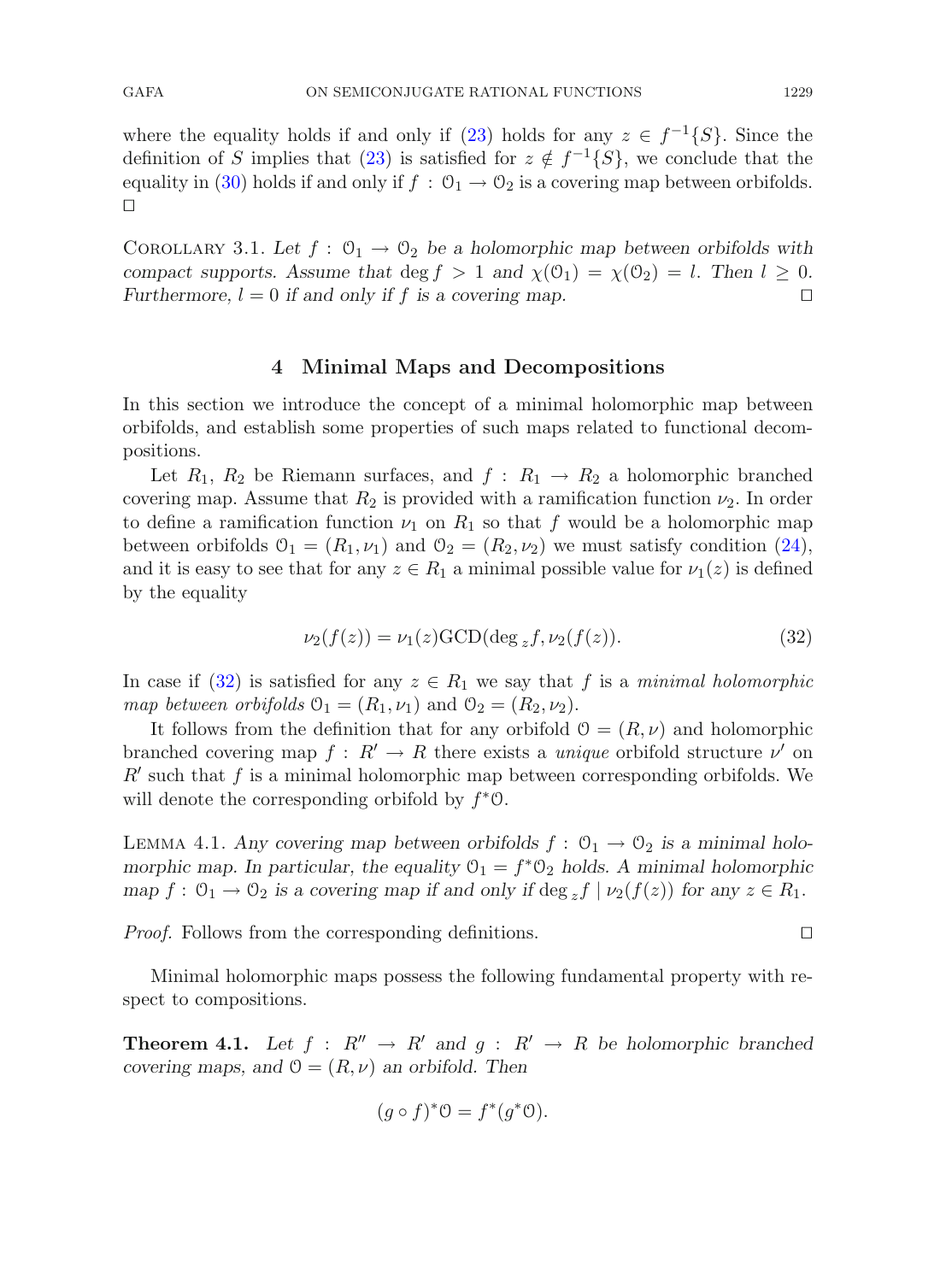*Proof.* Let  $f^*(g^*\Theta) = (R'', \nu_1)$  and  $g^*\Theta = (R', \nu_2)$ . Since  $f: f^*(g^*\mathcal{O}) \to g^*\mathcal{O}$ 

and

 $q: q^*\Theta \to \Theta$ 

<span id="page-13-3"></span>are minimal holomorphic maps, for any  $z \in R''$  we have:

$$
\nu_2(f(z)) = \nu_1(z) \text{GCD} \left( \text{deg}_z f, \nu_2(f(z)) \right) \tag{33}
$$

<span id="page-13-2"></span>and

$$
\nu\Big((g \circ f)(z)\Big) = \nu_2(f(z))\text{GCD}\bigg(\text{deg }_{f(z)}g, \nu\Big((g \circ f)(z)\Big)\bigg). \tag{34}
$$

<span id="page-13-4"></span>In order to prove the theorem, we only must show that

$$
\nu\Big((g \circ f)(z)\Big) = \nu_1(z) \text{GCD}\bigg(\text{deg}_z(g \circ f), \nu\Big((g \circ f)(z)\Big)\bigg). \tag{35}
$$

<span id="page-13-1"></span>Observe first that for any positive integers  $a, b, c$  the equality

$$
\text{GCD}(ab, c) = \text{GCD}(a, c)\text{GCD}\left(b, \frac{c}{\text{GCD}(a, c)}\right) \tag{36}
$$

holds. Indeed, the last statement is equivalent to the statement that for any nonnegative integers  $\alpha, \beta, \gamma$  the equality

$$
\min\{\alpha + \beta, \gamma\} = \min\{\alpha, \gamma\} + \min\{\beta, \gamma - \min\{\alpha, \gamma\}\}\tag{37}
$$

<span id="page-13-0"></span>holds. If  $\min\{\alpha, \gamma\} = \gamma$ , then clearly  $\gamma \leq \alpha + \beta$  and inequality [\(37\)](#page-13-0) is true. On the other hand, if  $\min\{\alpha, \gamma\} = \alpha$ , then [\(37\)](#page-13-0) reduces to to the obvious equality

$$
\min\{\alpha+\beta,\gamma\}=\alpha+\min\{\beta,\gamma-\alpha\}.
$$

Setting in [\(36\)](#page-13-1)

$$
a = \deg_{f(z)}g
$$
,  $b = \deg_z f$ ,  $c = \nu((g \circ f)(z))$ ,

and using the formulas

<span id="page-13-5"></span>
$$
\deg_z(g \circ f) = \deg_z f \deg_{f(z)} g \tag{38}
$$

and  $(34)$ , we have:

$$
GCD\left(\deg_z(g\circ f),\nu\left((g\circ f)(z)\right)\right)
$$
  
= 
$$
GCD\left(\deg_{f(z)}g,\nu\left((g\circ f)(z)\right)\right)GCD\left(\deg_z f,\nu_2(f(z))\right).
$$
 (39)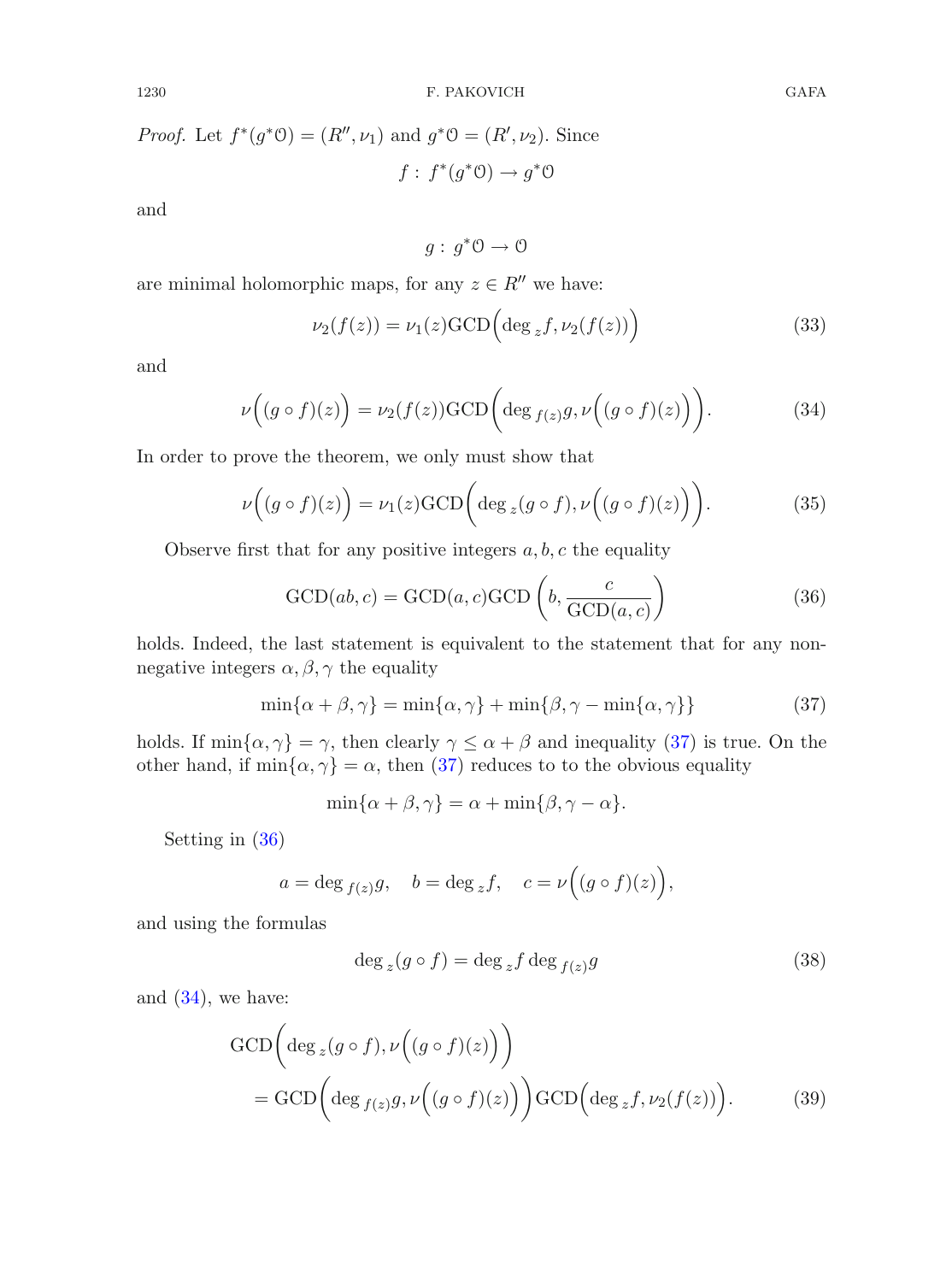Since equalities  $(33)$  and  $(34)$  imply the equality

$$
\nu\Big((g\circ f)(z)\Big) = \nu_1(z)\text{GCD}\Big(\text{deg}_z f, \nu_2(f(z))\Big)\text{GCD}\Big(\text{deg}_{f(z)}g, \nu\Big((g\circ f)(z)\Big)\Big),\,
$$

<span id="page-14-4"></span>equality  $(35)$  follows now from equality  $(39)$ .

COROLLARY 4.1. Let  $f : \mathcal{O}_1 \to \mathcal{O}'$  and  $g : \mathcal{O}' \to \mathcal{O}_2$  be minimal holomorphic *maps (resp. covering maps) between orbifolds. Then*  $g \circ f : \mathcal{O}_1 \to \mathcal{O}_2$  *is a minimal holomorphic map (resp. a covering map).*

*Proof.* It follows from the conditions that

$$
0' = g^*0_2
$$
,  $0_1 = f^*(0') = f^*(g^*0_2)$ .

Therefore, by Theorem [4.1,](#page-12-1)

$$
\mathcal{O}_1 = (g \circ f)^* \mathcal{O}_2,
$$

implying that  $g \circ f : \mathcal{O}_1 \to \mathcal{O}_2$  is a minimal holomorphic map. Furthermore, the equalities

$$
\nu'(f(z)) = \nu_1(z) \deg_z f,\tag{40}
$$

<span id="page-14-1"></span>and

<span id="page-14-2"></span>
$$
\nu_2\Big((g \circ f)(z)\Big) = \nu'(f(z))\deg_{f(z)}g\tag{41}
$$

<span id="page-14-0"></span>imply the equality

$$
\nu_2\Big((g\circ f)(z)\Big) = \nu_1(z)\deg_z(g\circ f). \quad \Box \tag{42}
$$

<span id="page-14-3"></span>COROLLARY 4.2. Let  $f: R_1 \to R'$  and  $g: R' \to R_2$  be holomorphic branched cover*ing maps, and*  $\mathcal{O}_1 = (R_1, \nu_1)$  *and*  $\mathcal{O}_2 = (R_2, \nu_2)$  *orbifolds. Assume that*  $g \circ f : \mathcal{O}_1 \to \mathcal{O}_2$  is a minimal holomorphic map (resp. a covering map). Then  $f: \mathcal{O}_1 \to g^* \mathcal{O}_2$  and  $g: g^* \mathcal{O}_2 \to \mathcal{O}_2$  are minimal holomorphic maps (resp. covering *maps).*

*Proof.* Set  $\mathcal{O}' = q^*\mathcal{O}_2$ . By condition,  $\mathcal{O}_1 = (q \circ f)^*\mathcal{O}_2$ . Therefore, by Theorem [4.1,](#page-12-1)

$$
\mathcal{O}_1 = f^*(\mathcal{O}'),
$$

implying that  $f: \mathcal{O}_1 \to \mathcal{O}'$  is a minimal holomorphic map.

Further, if  $g \circ f : \mathcal{O}_1 \to \mathcal{O}_2$  is a covering map, then it follows from [\(42\)](#page-14-0) that

$$
\deg_{f(z)}g\mid \nu_2\Bigl((g\circ f)(z)\Bigr),
$$

implying that  $g: \mathbb{O}' \to \mathbb{O}_2$  is a covering map. Now, equalities [\(42\)](#page-14-0) and [\(41\)](#page-14-1) imply equality (40). equality [\(40\)](#page-14-2).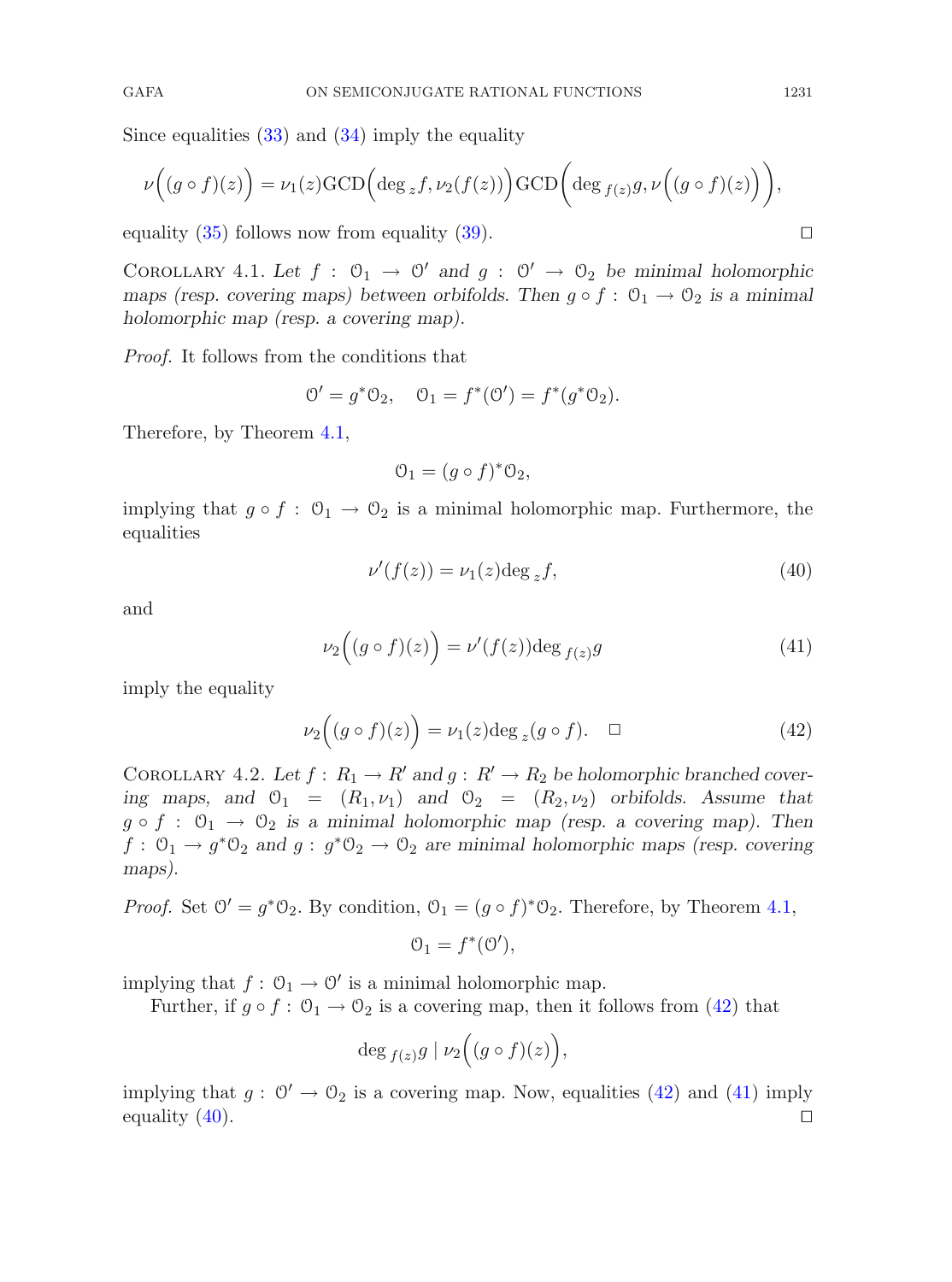With each holomorphic function  $f: R_1 \to R_2$  between compact Riemann surfaces one can associate in a natural way two orbifolds  $\mathcal{O}_1^f = (R_1, \nu_1^f)$  and  $\mathcal{O}_2^f =$  $(R_2, \nu_2^f)$ , setting  $\nu_2^f(z)$  equal to the least common multiple of local degrees of f at the points of the preimage  $f^{-1}{z}$ , and

$$
\nu_1^1(z) = \frac{\nu_2^f(f(z))}{\deg_z f}.
$$

By construction, f is a covering map between orbifolds  $f: \mathcal{O}_1^f \to \mathcal{O}_2^f$ . Notice that by Lemma [4.1](#page-12-2) the equality

<span id="page-15-0"></span>
$$
\mathcal{O}_1^f = f^* \mathcal{O}_2^f \tag{43}
$$

<span id="page-15-2"></span>holds.

LEMMA 4.2. *Orbifolds*  $\mathcal{O}_1^f$  and  $\mathcal{O}_2^f$  have a universal cover.

*Proof.* Equality [\(18\)](#page-5-2) implies that f may not have only one critical value. Moreover, if f has two critical values, then, by transitivity of  $G_h$ , the corresponding permutations have the same order equal to deg f. Therefore,  $\mathcal{O}_2^f$  has a universal cover.

Show now that  $\mathcal{O}_1^f$  also has a universal cover. Let  $\theta : \widetilde{\mathcal{O}} \to \mathcal{O}_2^f$  be a universal cover of  $\Theta_2^f$ , and  $\widehat{\theta}$  the complete analytic continuation of a germ  $f^{-1} \circ \theta$ , where  $f^{-1}$  is a germ of a branch of the algebraic function inverse to f. It follows from the equality germ of a branch of the algebraic function inverse to f. It follows from the equality

$$
\deg_z \theta = \nu_2^f(\theta(z)), \ z \in \widetilde{\mathcal{O}}, \tag{44}
$$

and the definition of  $\mathcal{O}_2^f$  that  $\widehat{\theta}$  has no local branching. Therefore, since  $\widetilde{\mathcal{O}}$  is simply  $\frac{v}{1}$ connected,  $\theta$  is single valued. Moreover,  $f \circ \theta = \theta$ . It follows now from equality [\(43\)](#page-15-0)  $\omega$  is single valued. Moreover,  $\int \phi \phi$ and Corollary [4.2](#page-14-3) that  $\hat{\theta}$ :  $\tilde{\theta} \to 0_1^f$  is a covering map between orbifolds. Since  $\tilde{\theta}$  is  $\overline{a}$ non-ramified, this implies that  $\widehat{\theta}$  is a universal cover of  $\mathcal{O}_1^f$  $\frac{J}{1}$ .

<span id="page-15-1"></span>**Theorem 4.2.** *Let*  $h, f, p, g, q$  *be a good solution of the equation*  $h = f \circ p = g \circ q$ *. Then the commutative diagram*

$$
\begin{array}{ccc}\n\mathbb{O}_{1}^{q} & \xrightarrow{p} & \mathbb{O}_{1}^{f} \\
\downarrow{q} & & \downarrow{f} \\
\mathbb{O}_{2}^{q} & \xrightarrow{g} & \mathbb{O}_{2}^{f}\n\end{array} \tag{45}
$$

*consists of minimal holomorphic maps between orbifolds.*

*Proof.* Denote by C the Riemann surface on which g is defined. Let  $z \in C$  be a point,  $\rho \subset C$  a small free loop around z, and  $z_1 \in \rho$  a point such that  $g(z_1) = z_0$  is a regular value of h. Then a permutation of points of  $h^{-1}{z_0}$  corresponding to the analytic continuation of  $h^{-1}$  along the curve  $g(\rho) \subset \mathbb{CP}^1$  induces a permutation  $\sigma_1$  of points of  $q^{-1}{z_1}$  as well as a permutation  $\sigma_2$  of points of  $f^{-1}{z_0}$ . Furthermore, by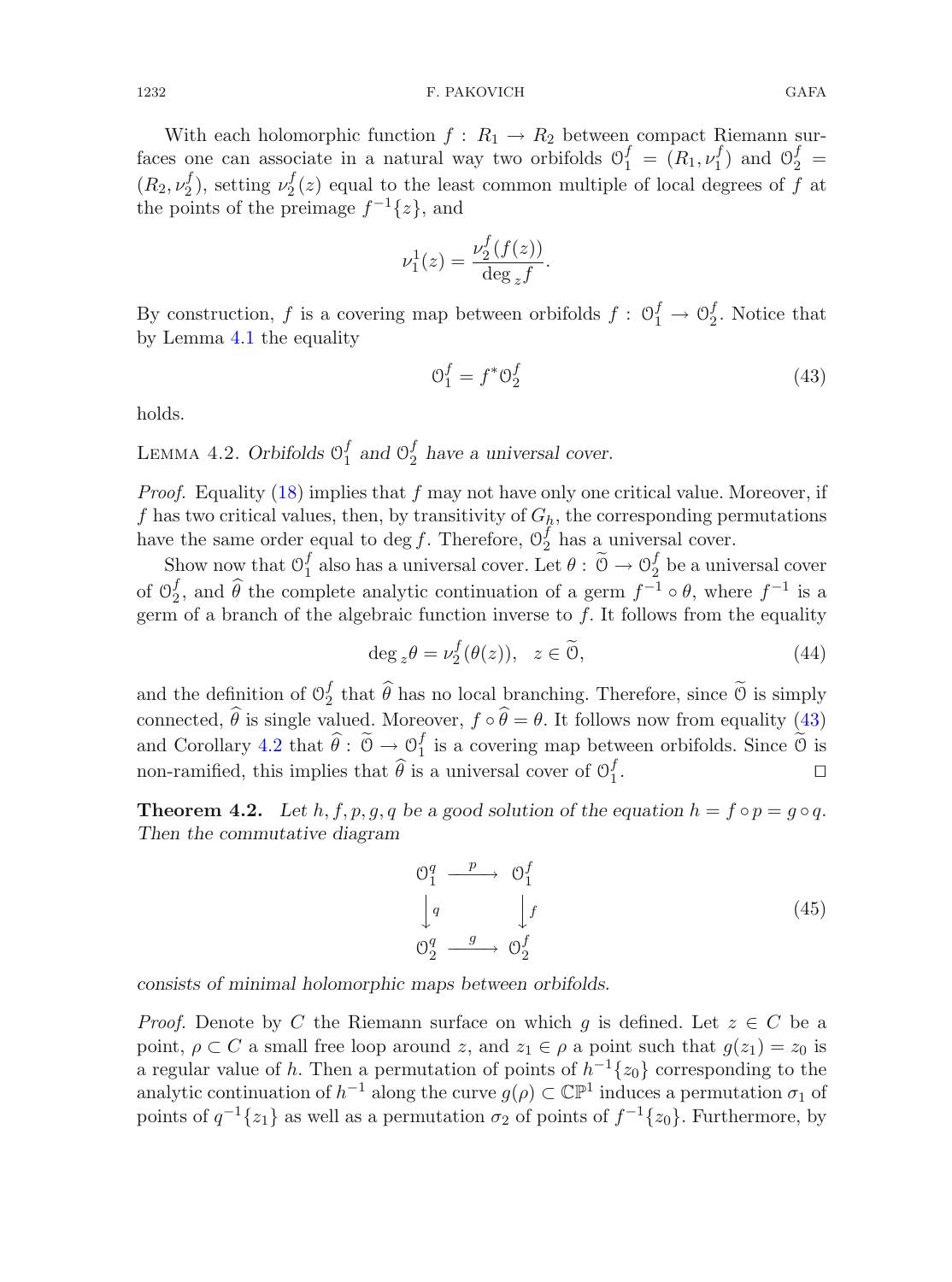Lemma [2.2](#page-8-0) the permutations  $\sigma_1$  and  $\sigma_2$  have the same cyclic structure. In particular, since the order of  $\sigma_1$  is equal to  $\nu_2^q(z)$  by construction of  $\mathcal{O}_2^q$ , the order of  $\sigma_2$  also is equal to  $\nu_2^q(z)$ .

On the other hand,

$$
\sigma_2 = \sigma_3^{\deg_z g},
$$

where  $\sigma_3$  is a permutation of points  $f^{-1}{z_0}$  induced by the analytic continuation of h<sup>-1</sup> along a small free loop  $\tilde{\rho}$  around  $g(z)$ . Since the order of  $\sigma_3$  is equal to  $\nu_2^f(g(z))$ , this vields that the order of  $\sigma_2$  is equal to this yields that the order of  $\sigma_2$  is equal to

$$
\frac{\nu_2^f(g(z))}{\text{GCD}(\deg_z g, \nu_2^f(g(z))},
$$

implying the equality

$$
\nu_2^f(g(z)) = \nu_2^g(z) \text{GCD}(\deg_z g, \nu_2^f(g(z)).
$$
\n(46)

Thus,  $g: \mathbb{O}_2^q \to \mathbb{O}_2^f$  is a minimal holomorphic map between orbifolds.

Further, since  $g: \mathcal{O}_2^q \to \mathcal{O}_{2_{\epsilon}}^f$  is a minimal holomorphic map, it follows from Corollary [4.1](#page-14-4) that  $g \circ q$ :  $\mathcal{O}_1^q \to \mathcal{O}_2^f$  also is a minimal holomorphic map. Finally, since  $f \circ p = g \circ q$ , it follows now from Corollary [4.2](#page-14-3) taking into account equality [\(43\)](#page-15-0) that  $p: \mathcal{O}_1^q \to \mathcal{O}_1^f$  also is a minimal holomorphic map.

# **5 Minimal Self-Maps and Equivariant Functions**

Let f be a rational function of degree at least two such that  $f : \mathcal{O} \to \mathcal{O}$  is a minimal holomorphic self-map between orbifolds for some  $\mathcal O$  defined on  $\mathbb{CP}^1$ . Then by Corollary [3.1](#page-12-3) the inequality  $\chi(0) \geq 0$  holds and the equality attains if and only if f is a covering map. In turn, the condition that  $f : \mathcal{O} \to \mathcal{O}$  is a covering map for some O with  $\chi(0) = 0$  is equivalent to the condition that f is a Lattes function (see [\[Mil06b](#page-26-8)], Theorem 4.1). Thus, minimal holomorphic self-maps  $f : \mathcal{O} \to \mathcal{O}$  for O with  $\chi(0) = 0$  are exactly Latter functions whose properties are well-established (see [\[Mil06b\]](#page-26-8) for a comprehensive survey of these properties). In contrast, rational functions which are minimal holomorphic self-maps  $f: \mathcal{O} \to \mathcal{O}$  for  $\mathcal{O}$  with  $\chi(\mathcal{O}) > 0$ seem to be a completely new object. In this section we provide a characterization of such functions, and outline an approach to their classification.

<span id="page-16-0"></span>If  $\chi(\mathcal{O}) > 0$  and  $\mathcal O$  is neither non-ramified sphere nor one of two orbifolds without the universal cover, then the collection of ramification indices of  $\theta$  is either  $(n, n)$ , or  $(2, 2, n)$  for some  $n \geq 2$ , or one of the following triples  $(2, 3, 3)$ ,  $(2, 3, 4)$ ,  $(2, 3, 5)$ . Further, for all these collections the universal cover  $\overline{0}$  of  $\overline{0}$  is  $\mathbb{CP}^1$ , and the corresponding groups  $\Gamma_0$  are finite subgroups of the automorphism group of  $\mathbb{CP}^1$ , namely, the cyclic, dihedral, tetrahedral, octahedral, and icosahedral. Accordingly, the functions  $\theta_0$  are rational functions of degree n, 2n, 12, 24, and 60 which can be characterized as regular covers of the sphere by the sphere (see e.g.  $[Kle56]$  $[Kle56]$ ).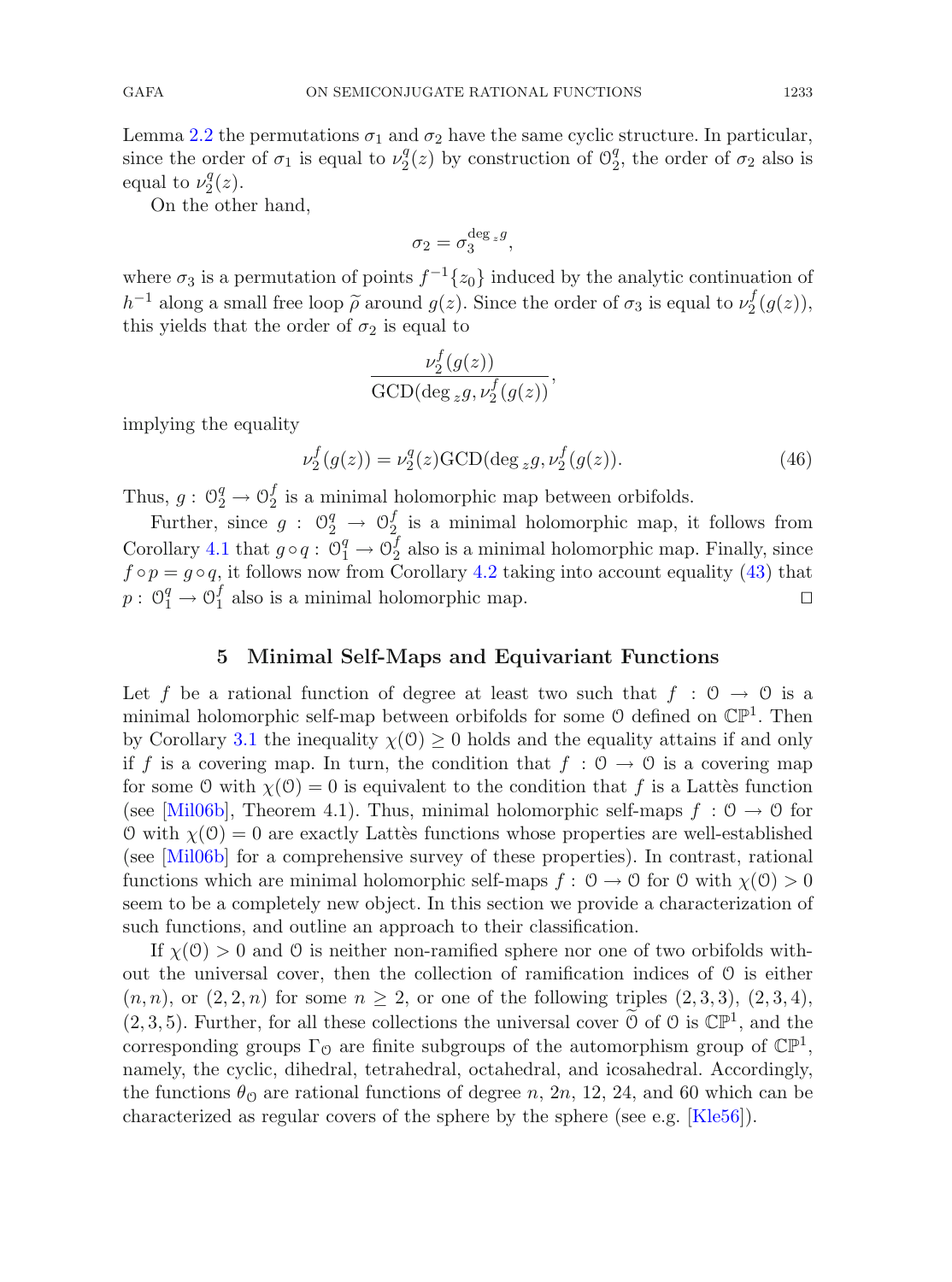**Theorem 5.1.** *Let* A *and* F *be rational functions of degree at least two and*  $\mathcal{O} = (\mathbb{CP}^1, \nu)$  an orbifold with  $\chi(\mathcal{O}) > 0$  such that  $A : \mathcal{O} \to \mathcal{O}$  is a holomorphic *map between orbifolds and the diagram*

<span id="page-17-2"></span>
$$
\begin{aligned}\n\widetilde{\Theta} & \xrightarrow{F} \widetilde{\Theta} \\
\downarrow \theta_{\mathcal{O}} & \downarrow \theta_{\mathcal{O}} \\
\Theta & \xrightarrow{A} \Theta\n\end{aligned} \tag{47}
$$

*is commutative. Then the following conditions are equivalent.*

- (1) *The holomorphic map* A *is a minimal holomorphic map.*
- (2) The homomorphism  $\varphi : \Gamma_0 \to \Gamma_0$  defined by the equality

$$
F \circ \sigma = \varphi(\sigma) \circ F, \quad \sigma \in \Gamma_0,\tag{48}
$$

<span id="page-17-0"></span>*is an automorphism of*  $\Gamma_0$ *.* 

(3) The triple F, A,  $\theta_{\mathcal{O}}$  is a good solution of the equation

$$
A \circ \theta_{\mathcal{O}} = \theta_{\mathcal{O}} \circ F. \tag{49}
$$

*Proof.* By Lemma [2.1,](#page-8-1) in order to prove  $2 \Leftrightarrow 3$  it is enough to show that  $\varphi$  is an automorphism if and only if the functions F and  $\theta_{\mathcal{O}}$  have no non-trivial common compositional right factor. Since  $\theta_{\mathcal{O}}$  is a regular cover, any compositional right factor of  $\theta_{\mathcal{O}}$  of degree greater than one has the form  $\theta_{\mathcal{O}'}$ , where  $\Gamma_{\mathcal{O}'} \neq \{e\}$  is a subgroup of  $\Gamma_{\mathcal{O}}$ . Therefore, the functions F and  $\theta_{\mathcal{O}}$  have a non-trivial common compositional right factor if and only if there exists  $\Gamma_{\mathcal{O}'} \subseteq \Gamma_{\mathcal{O}}$  such that  $F(z_1) = F(z_2)$  whenever  $z_2 = \sigma(z_1)$  for some  $\sigma \in \Gamma_{\mathcal{O}}$ . On the other hand, by [\(48\)](#page-17-0), such a subgroup exists if and only of  $\varphi$  is not a monomorphism. This proves the equivalence  $2 \Leftrightarrow 3$ .

By Lemma [2.1](#page-8-1) and Corollary [2.1,](#page-7-2) in order to prove  $1 \Leftrightarrow 3$ , it is enough to show that  $A: \mathcal{O} \to \mathcal{O}$  is a minimal holomorphic map between orbifolds if and only if  $\deg_z\theta_{\mathbb{O}}$  and  $\deg_zF$  are coprime for any  $z\in\mathbb{CP}^1.$  Since

$$
\deg_z \theta_0 \deg_{\theta_0(z)} A = \deg_z F \deg_{F(z)} \theta_0,
$$

<span id="page-17-1"></span>the last condition is equivalent to the equality

$$
\deg_{F(z)} \theta_{\mathcal{O}} = \deg_{z} \theta_{\mathcal{O}} \text{GCD}(\deg_{\theta_{\mathcal{O}}(z)} A, \deg_{F(z)} \theta_{\mathcal{O}}). \tag{50}
$$

On the other hand, since deg  $_{z}\theta_{\mathcal{O}} = \nu(\theta_{\mathcal{O}}(z))$  and

$$
\deg_{F(z)} \theta_0 = \nu(\theta_0(F(z))) = \nu(A(\theta_0(z))),
$$

equality  $(50)$  is equivalent to the equality

$$
\nu(A(\theta_{\mathcal{O}}(z))) = \nu(\theta_{\mathcal{O}}(z)) \text{GCD}\Big(\text{deg}\,_{\theta_{\mathcal{O}}(z)}A, \nu(A(\theta_{\mathcal{O}}(z)))\Big),\,
$$

which in turn is equivalent to the requirement that  $A: \mathcal{O} \to \mathcal{O}$  is a minimal holo-<br>morphic map. morphic map.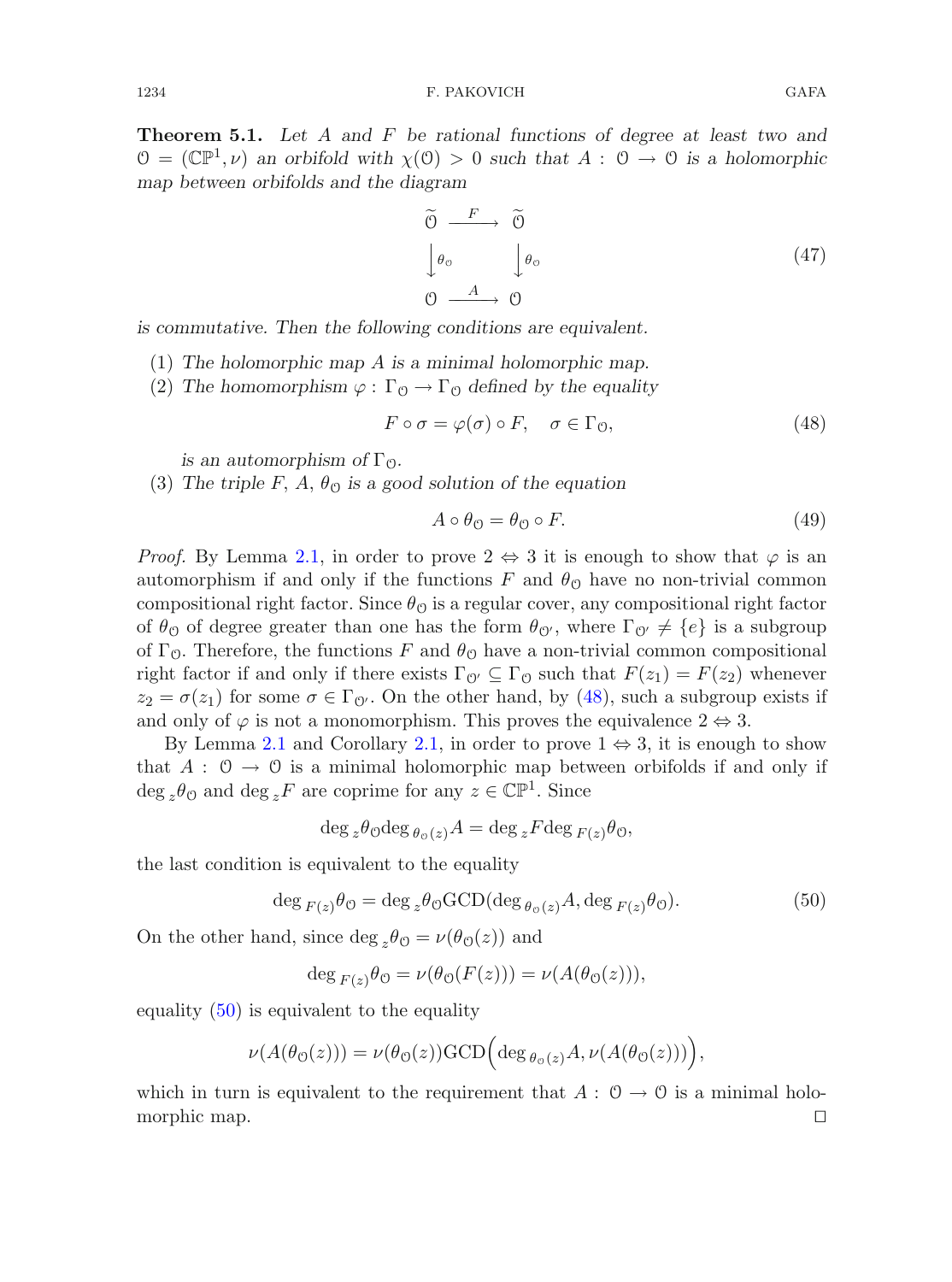<span id="page-18-0"></span>COROLLARY 5.1. Let  $\mathcal{O} = (\mathbb{CP}^1, \nu)$  be an orbifold with  $\chi(\mathcal{O}) > 0$ , and  $A: \mathcal{O} \to \mathcal{O}$  a *minimal holomorphic map between orbifolds. Then for any decomposition*  $A = U \circ V$ *the ramification collection of* U∗O *coincides with the one of* O*.*

*Proof.* Denote  $U^* \mathcal{O}$  by  $\mathcal{O}'$ . It follows from Corollary [4.2](#page-14-3) and Proposition [3.1](#page-9-4) that there exist holomorphic maps  $F_U$  and  $F_V$  which make the diagram

$$
\begin{array}{ccc}\n\widetilde{\Theta} & \xrightarrow{F_V} & \widetilde{\Theta}' & \xrightarrow{F_U} & \widetilde{\Theta} \\
\downarrow \theta_0 & \downarrow \theta_0' & \downarrow \theta_0 \\
\Theta & \xrightarrow{V} & \Theta' & \xrightarrow{U} & \Theta\n\end{array}
$$

commutative. Since

$$
\chi(\mathcal{O}) \leq \chi(\mathcal{O}') \text{deg } V,
$$

by Proposition [3.2,](#page-11-2) the inequality  $\chi(\mathcal{O}') > 0$  holds, implying that  $\mathcal{O}' = \mathbb{CP}^1$ . Furthermore, there exist homomorphisms

$$
\varphi_V : \Gamma_0 \to \Gamma_{0'}, \quad \varphi_U : \Gamma_{0'} \to \Gamma_0
$$

such that

$$
F_V \circ \sigma = \varphi_V(\sigma) \circ F_V, \quad \sigma \in \Gamma_0, \quad F_U \circ \sigma = \varphi_U(\sigma) \circ F_U, \quad \sigma \in \Gamma_0.
$$

Since the function  $F_U \circ F_V$  makes diagram [\(47\)](#page-17-2) commutative, Theorem [5.1](#page-16-0) implies that the composition of homomorphisms

$$
\varphi_U \circ \varphi_V : \Gamma_0 \to \Gamma_0
$$

is an automorphism. Therefore,  $\Gamma_{\mathcal{O}'} \cong \Gamma_{\mathcal{O}}$ , and the ramification collection of  $\mathcal{O}'$ coincides with the one of O.

Theorem [5.1](#page-16-0) reduces the study of minimal holomorphic maps  $f: \mathcal{O} \to \mathcal{O}$  with  $\chi(\mathcal{O}) > 0$  to the study of rational functions such that [\(48\)](#page-17-0) holds for some finite subgroup  $\Gamma_0$  of  $\mathbb{CP}^1$  and an automorphism  $\varphi : \Gamma_0 \to \Gamma_0$ . For example, consider an orbifold O with ramification

$$
\nu(0) = n, \quad \nu(\infty) = n.
$$

In this case,  $\Gamma_{\mathcal{O}} = \mathbb{Z}/n\mathbb{Z}$  is generated by the transformation

$$
E_n: z \to e^{2\pi i/n}z,
$$

and  $\theta_{\mathcal{O}} = z^n$ . Since a homomorphism  $\varphi : \Gamma_{\mathcal{O}} \to \Gamma_{\mathcal{O}}$  is an automorphism if and only if

$$
\varphi(E_n) : z \to e^{2\pi i r/n} z,\tag{51}
$$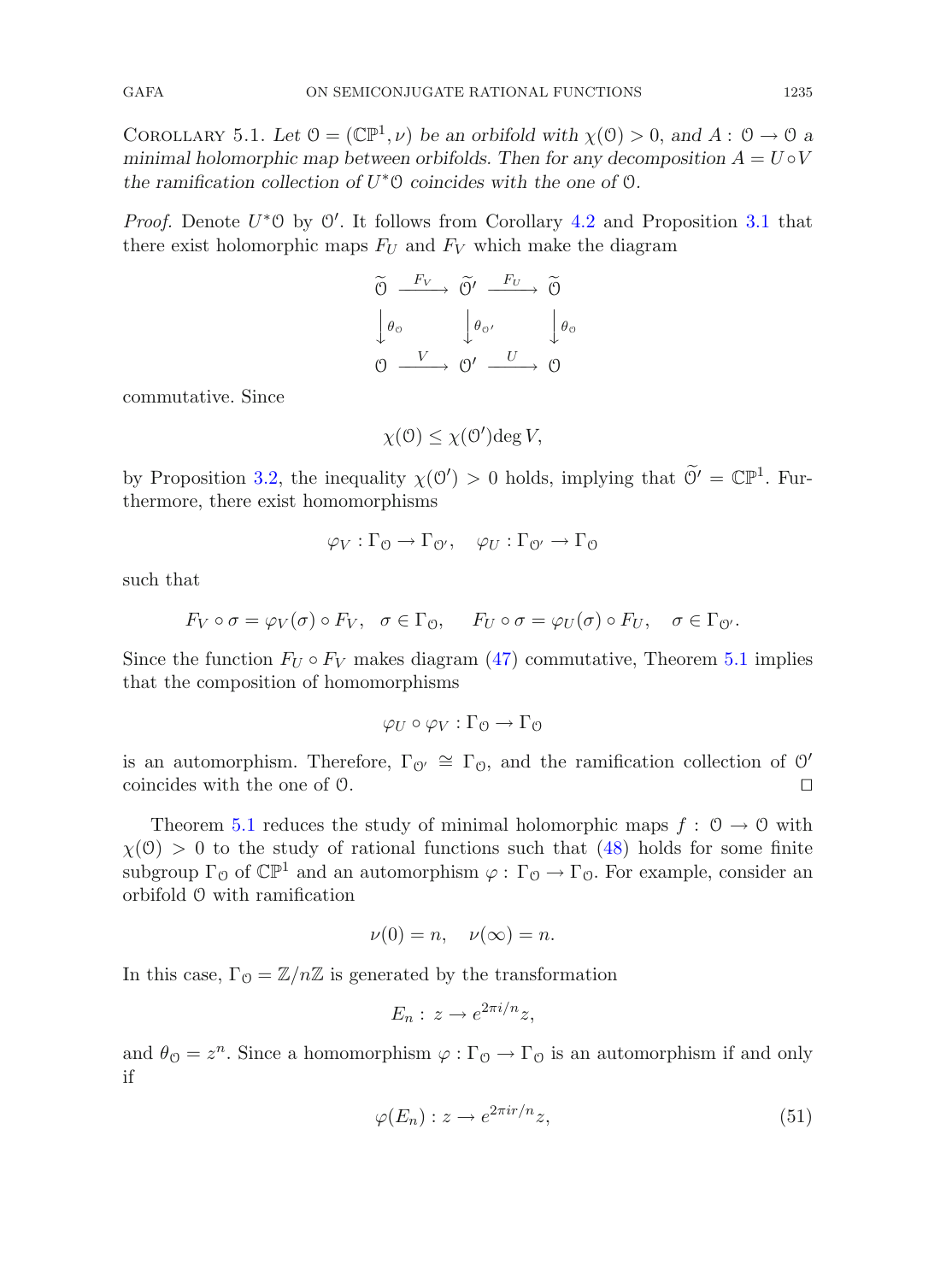for some r,  $1 \le r \le n-1$ , with  $GCD(r,n) = 1$ , a rational function F satisfies [\(48\)](#page-17-0) for some automorphism  $\varphi$  of  $\Gamma_0$  if and only if  $F/z^r$  is  $\Gamma_0$ -invariant for some r as above, that is if and only if

$$
F = z^r R(z^n)
$$

for some rational function R. Accordingly, since the function  $A = z^r R^n(z)$  makes corresponding diagram [\(47\)](#page-17-2) commutative, minimal holomorphic maps  $f: \mathcal{O} \to \mathcal{O}$ have the form  $z^r R^n(z)$ , and the correspondence between minimal holomorphic maps and functions satisfying [\(48\)](#page-17-0) is given by the commutative diagram

<span id="page-19-1"></span>
$$
\begin{aligned}\n\widetilde{\Theta} & \xrightarrow{z^n R(z^n)} \widetilde{\Theta} \\
\downarrow z^n & \downarrow z^n \\
\Theta & \xrightarrow{z^n R^n(z)} \Theta.\n\end{aligned} \tag{52}
$$

More generally, it was shown in [\[DM89\]](#page-25-3) that for finite subgroups  $\Gamma$  of  $Aut(\mathbb{CP}^1)$ the problem of describing of  $\Gamma$ -equivariant functions, that is of functions  $F$  satisfying [\(48\)](#page-17-0) for the *identity* automorphism  $\varphi$ , may be reduced to the classical problem of describing of homogeneous Γ-invariant polynomials solved by Klein in [\[Kle56](#page-26-9)]. For the group  $\Gamma = S_4$ , say, this solves the problem. Indeed, since F corresponding to A in [\(47\)](#page-17-2) is defined up to the change  $F \to g \circ F$ , where  $g \in \Gamma_0$  (see Proposition [3.1\)](#page-9-4), the automorphism  $\varphi$  is defined up to the change  $\varphi \to g \circ \varphi \circ g^{-1}$ . Therefore, since all automorphisms of  $S_4$  are inner, without loss of generality we may assume that  $\varphi(\sigma) = \sigma$ . For  $\Gamma$  equal to  $A_4$  or  $A_5$  the group  $Out(\Gamma)$  consists of two elements, implying that in these cases in addition to the identity automorphism we must consider one additional automorphism, and one can try to extend the approach of  $[{\rm DM}89]$  so that to cover this case too. Notice also that although a function F satisfying [\(48\)](#page-17-0) is not necessary  $\Gamma_{\Omega}$ -equivariant, it follows from the finiteness of  $\Gamma_{\Omega}$ that some *iterate* of F is  $\Gamma_{\Omega}$ -equivariant.

#### **6 Proof of Theorem [1.1](#page-4-1) and Examples**

We start from proving Theorem [1.1](#page-4-1) in the case where  $\mathbb{C}(B,X) = \mathbb{C}(z)$ . We will call solutions of [\(1\)](#page-0-0) satisfying this condition *primitive*. By Lemma [2.1,](#page-8-1) a solution  $A, X, B$  of [\(1\)](#page-0-0) is primitive if and only if the corresponding solution of [\(17\)](#page-5-1) given by

$$
f = q = X, \quad p = B, \quad g = A,
$$

<span id="page-19-0"></span>is good. Clearly, any solution  $A, X, B$  of [\(1\)](#page-0-0) with deg  $X = 1$  is primitive. The corresponding functions A and B are conjugated and therefore equivalent.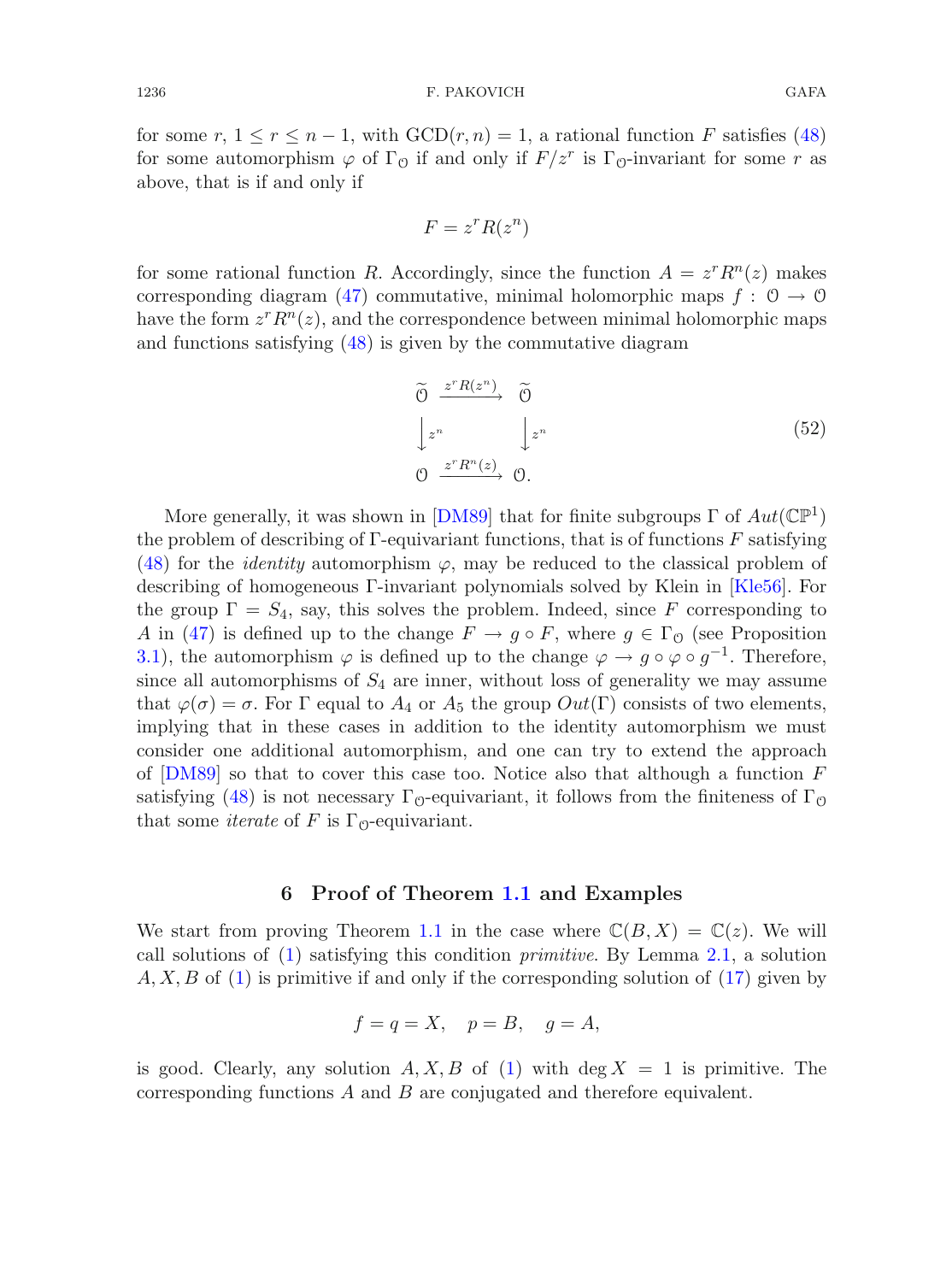**Theorem 6.1.** *Let*  $A, X, B$  *be a primitive solution of* [\(1\)](#page-0-0) *with* deg  $X > 1$ *. Then*  $\chi(\mathcal{O}_1^X) \geq 0$ ,  $\chi(\mathcal{O}_2^X) \geq 0$ , and the commutative diagram

$$
\begin{array}{ccc}\n\mathbf{O}_1^X & \xrightarrow{B} & \mathbf{O}_1^X \\
\downarrow X & & \downarrow X \\
\mathbf{O}_2^X & \xrightarrow{A} & \mathbf{O}_2^X\n\end{array} \tag{53}
$$

*consists of minimal holomorphic maps between orbifolds. Furthermore, either*  $\chi(\mathbb{O}_1^X) = \chi(\mathbb{O}_2^X) = 0$  and A, B are Lattes functions, or  $0 \leq \chi(\mathbb{O}_2^X) \leq \chi(\mathbb{O}_1^X)$ . In the last case, possible collections of ramification indices of  $O_1^X$  and  $O_2^X$  are follow*ing:*  $(n, n)$  *or*  $(2, 2, n)$  *for some*  $n \ge 2$ *, or one of the triples*  $(2, 3, 3)$ *,*  $(2, 3, 4)$ *,*  $(2, 3, 5)$ *.* In addition,  $O_1^X$  may be a non-ramified sphere.

*Proof.* Since  $A: \mathbb{O}_2^X \to \mathbb{O}_2^X$  and  $B: \mathbb{O}_1^X \to \mathbb{O}_1^X$  are minimal holomorphic maps between orbifolds by Theorem [4.2,](#page-15-1) it follows from Corollary [3.1](#page-12-3) that  $\chi(\mathcal{O}_1^X) \geq 0$ and  $\chi(\mathbb{O}_2^X) \geq 0$ . Furthermore, since  $X: \mathbb{O}_1^X \to \mathbb{O}_2^X$  is a covering map, formula [\(29\)](#page-11-3) implies that either  $\chi(\mathcal{O}_1^X) = \chi(\mathcal{O}_2^X) = 0$ , or  $0 < \chi(\mathcal{O}_2^X) < \chi(\mathcal{O}_1^X)$ . In the first case, A and B are Lattes functions. On the other hand, if  $\chi(\mathcal{O}_2^X) > 0$ , then the collections of ramification indices of  $\mathcal{O}_1^X$  and  $\mathcal{O}_2^X$  have the required form since  $\mathcal{O}_1^X$  and  $\mathcal{O}_2^X$  have a universal cover by Lemma [4.2,](#page-15-2) and the condition  $\deg X > 1$  implies that  $\mathcal{O}_2^X$  is distinct from the non-ramified sphere.

The proof of Theorem [1.1](#page-4-1) in the general case reduces to the primitive case as follows. Let  $A, X, B$  be a non-primitive solution of [\(1\)](#page-0-0) and  $U_1$  any rational function such that

$$
\mathbb{C}(X,B) = \mathbb{C}(U_1) \tag{54}
$$

so that

$$
X = X_1 \circ U_1, \quad B = V_1 \circ U_1 \tag{55}
$$

<span id="page-20-0"></span>for some  $X_1, V_1 \in \mathbb{C}(z)$  such that  $\mathbb{C}(X_1, V_1) = \mathbb{C}(z)$ . Clearly, [\(1\)](#page-0-0) and [\(55\)](#page-20-0) imply that

$$
A \circ X_1 = X_1 \circ (U_1 \circ V_1).
$$

Thus,  $A, X_1, U_1 \circ V_1$  is another solution of [\(1\)](#page-0-0). Continuing in this way, define  $X_{i+1}$ ,  $V_{i+1}$ , and  $U_{i+1}$ ,  $i \geq 1$ , as rational functions satisfying the equalities

$$
\mathbb{C}(X_i, U_i \circ V_i) = \mathbb{C}(U_{i+1}),\tag{56}
$$

$$
X_i = X_{i+1} \circ U_{i+1},\tag{57}
$$

$$
U_i \circ V_i = V_{i+1} \circ U_{i+1},\tag{58}
$$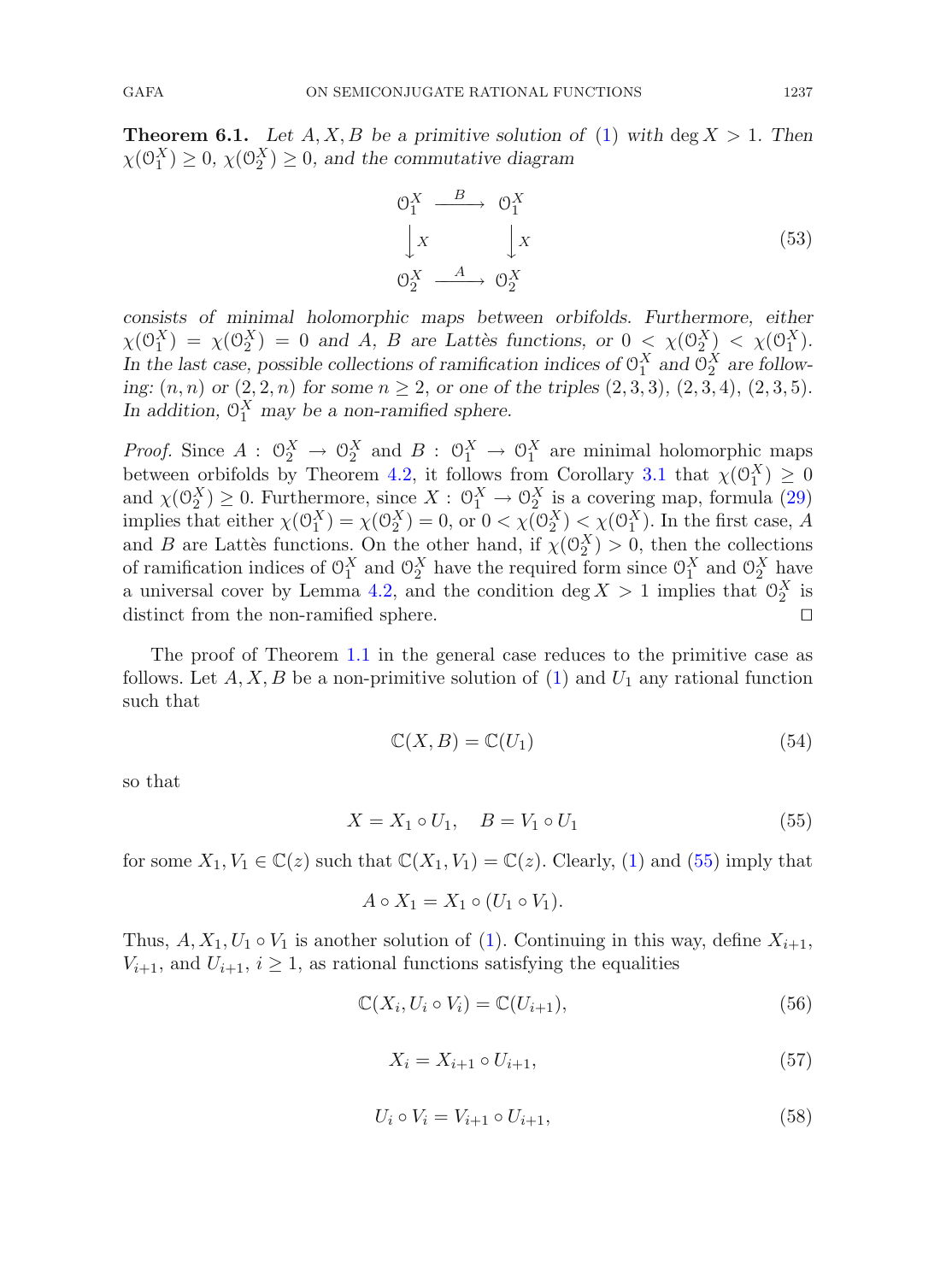and set

$$
B_i = U_i \circ V_i.
$$

Clearly,

$$
A \circ X_i = X_i \circ B_i.
$$

Furthermore, since  $\deg X_{i+1} < \deg X_i$  whenever  $\deg U_{i+1} > 1$ , the equality  $\mathbb{C}(X_l, B_l) = \mathbb{C}(z)$  holds for some  $l \geq 1$ , and hence A,  $X_l$ ,  $B_l$  is a primitive solution of  $(1)$ .

By construction, if deg  $X_l = 1$ , then  $B \sim A$ . Otherwise, by Theorem [6.1,](#page-19-0) the commutative diagram



consists of minimal holomorphic maps between orbifolds. Set

$$
0=U_l^*\mathfrak{O}_1^{X_l}.
$$

Since  $B_l = U_l \circ V_l$ , it follows from Corollarys [4.2](#page-14-3) and [5.1](#page-18-0) that

 $V_l: \mathcal{O}_1^{X_l} \to \mathcal{O}, \quad U_l: \mathcal{O} \to \mathcal{O}_1^{X_l}$ 

are minimal holomorphic maps between orbifolds, and O has the same ramification collection as  $\mathcal{O}_1^{X_l}$  (and hence the same Euler characteristic). It follows now from Corollary [4.1,](#page-14-4) taking into account the equality

$$
B_{l-1} = U_{l-1} \circ V_{l-1} = V_l \circ U_l,
$$

that

$$
X_l \circ U_l : 0 \to 0_2^{X_l}, \quad B_{l-1} : 0 \to 0
$$

are minimal holomorphic maps between orbifolds. Since

$$
X = X_l \circ U_l \circ U_{l-1} \circ \cdots \circ U_1,\tag{59}
$$

continuing in this way we see that the conclusion of Theorem [1.1](#page-4-1) holds for  $\mathcal{O}_2 = \mathcal{O}_2^{X_i}$ and some orbifold  $\mathcal{O}_1$  whose ramification collection coincides with the one of  $\mathcal{O}_1^{X_l}$ .  $\Box$ 

The simplest examples of solutions of  $(1)$  are obtained from diagram  $(47)$ , where  $F, A$ , and  $\mathcal O$  satisfy the conditions of Theorem [5.1.](#page-16-0) For example, diagram [\(52\)](#page-19-1) provides a family of such examples. Moreover, since for any finite subgroup  $\Gamma$  of  $Aut(\mathbb{CP}^1)$  there exist Γ-equivariant rational functions F (see [\[DM89\]](#page-25-3)), similar examples can be given for any finite subgroup  $\Gamma$  of  $Aut(\mathbb{CP}^1)$ .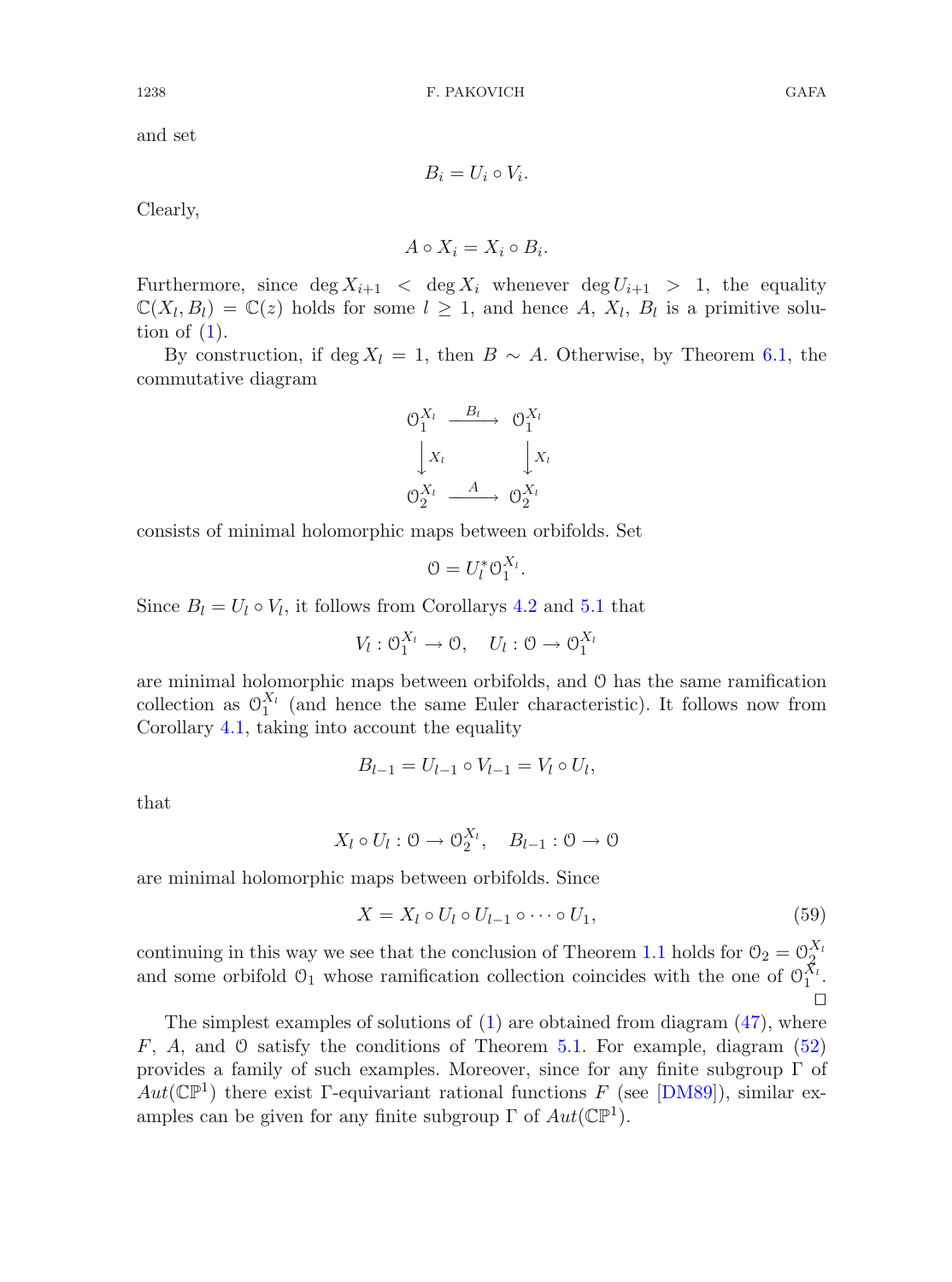More generally, assume that the automorphism  $\varphi$  in [\(48\)](#page-17-0) satisfies the equality

 $\varphi(\Gamma_{\mathcal{O}'})=\Gamma_{\mathcal{O}'}$ 

for some subgroup  $\Gamma_{\mathcal{O}'}$  of  $\Gamma_{\mathcal{O}}$  (notice that if F is  $\Gamma_{\mathcal{O}}$ -equivariant this is true for any subgroup  $\Gamma_{\mathcal{O}'}$  of  $\Gamma_{\mathcal{O}}$ ). Then by Proposition [3.1](#page-9-4) there exists a rational function B such that

$$
B \circ \theta_{\mathcal{O}'} = \theta_{\mathcal{O}'} \circ F. \tag{60}
$$

On the other hand, it follows from  $\Gamma_{\mathcal{O}'} \subset \Gamma_{\mathcal{O}}$  that

<span id="page-22-0"></span>
$$
\theta_{\mathcal{O}} = X \circ \theta_{\mathcal{O}'} \tag{61}
$$

for some rational function  $X$ . Thus, the diagram

<span id="page-22-1"></span>
$$
\begin{aligned}\n\widetilde{\Theta'} & \xrightarrow{F} \widetilde{\Theta'} \\
\downarrow \theta_{\Theta'} & \downarrow \theta_{\Theta'} \\
\Theta' & \xrightarrow{B} \Theta' \\
\downarrow x & \downarrow x \\
\Theta & \xrightarrow{A} \Theta\n\end{aligned} \tag{62}
$$

is commutative, implying that  $A, X$ , and  $B$  satisfy  $(1)$ .

In order to illustrate the above construction, consider an orbifold O with

$$
\nu(1) = \nu(-1) = 2, \quad \nu(\infty) = n.
$$

In this case  $\Gamma_0 = D_{2n}$  is generated by the transformations

$$
\alpha: z \to e^{2\pi i/n}z, \quad \beta: z \to \frac{1}{z},
$$

and

$$
\theta_{\mathcal{O}} = \frac{1}{2} \left( z^n + \frac{1}{z^n} \right). \tag{63}
$$

Clearly, the function  $F = z^m$ , where  $GCD(n, m) = 1$ , satisfies [\(48\)](#page-17-0) for some automorphism  $\varphi$ , and corresponding diagram [\(47\)](#page-17-2) has the form

$$
T_m \circ \frac{1}{2} \left( z^n + \frac{1}{z^n} \right) = \frac{1}{2} \left( z^n + \frac{1}{z^n} \right) \circ z^m.
$$

Further, F maps the cyclic subgroup  $\Gamma_{\mathcal{O}'} \subset \Gamma_{\mathcal{O}}$ , generated by  $\beta$  and corresponding to the orbifold O' defined by the condition  $\nu(-1) = \nu(1) = 2$ , to itself, and equality [\(61\)](#page-22-0) has the form

$$
\frac{1}{2}\left(z^n+\frac{1}{z^n}\right)=T_n\circ\frac{1}{2}\left(z+\frac{1}{z}\right).
$$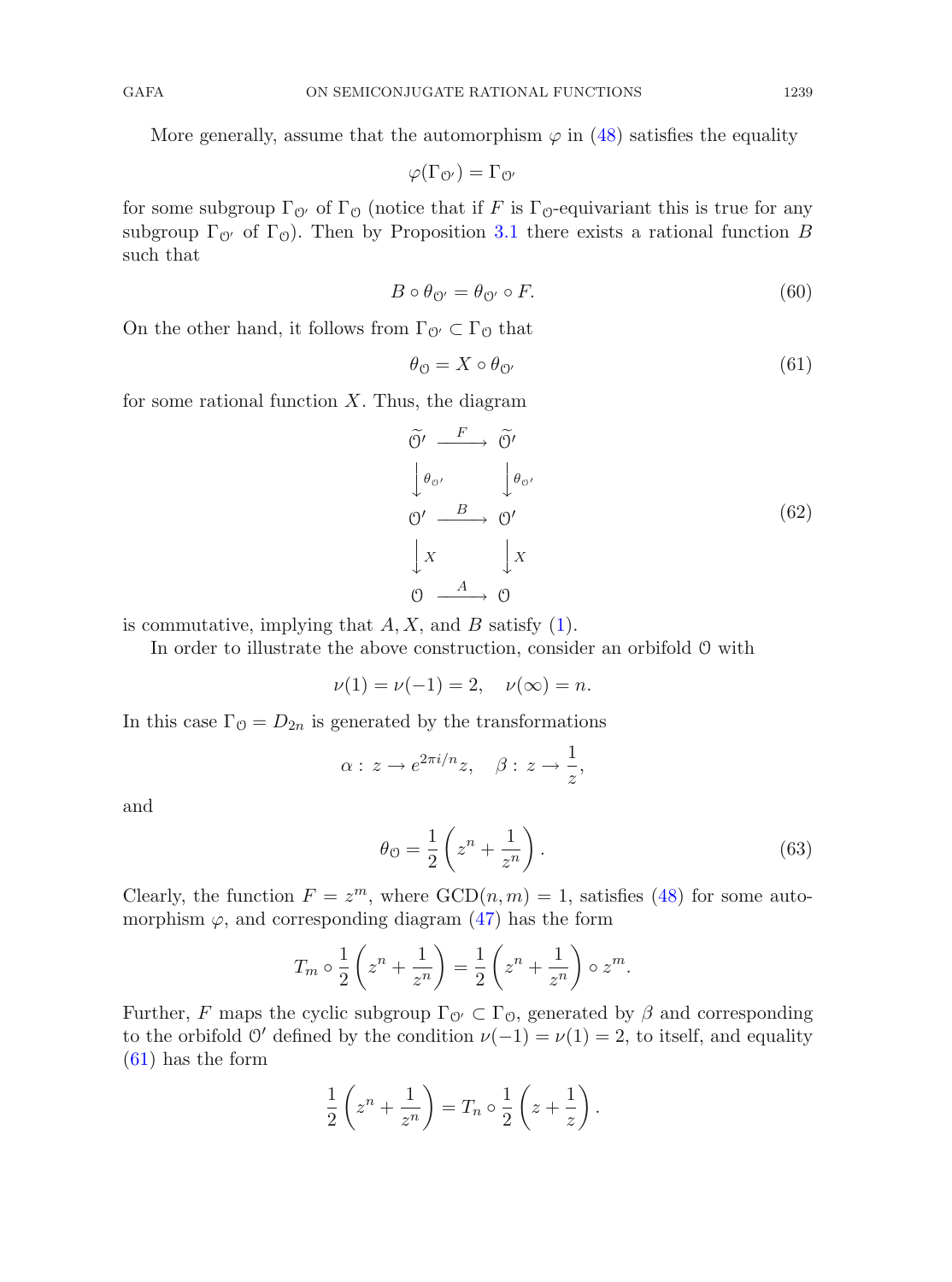Thus, we arrive to the diagram

$$
\begin{aligned}\n\widetilde{O}' &\xrightarrow{z^m} \widetilde{O}' \\
\downarrow_{\frac{1}{2}}(z+\frac{1}{z}) &\downarrow_{\frac{1}{2}}(z+\frac{1}{z}) \\
O' &\xrightarrow{T_m} O' \\
\downarrow T_n &\downarrow T_n \\
O &\xrightarrow{T_m} O\n\end{aligned}
$$

and to the series of semiconjugate functions

$$
T_m \circ T_n = T_n \circ T_m. \tag{64}
$$

Examples of solutions of  $(1)$  involving Latter functions can be constructed similarly. We start from a covering map  $A: \mathcal{O} \to \mathcal{O}$  for some orbifold  $\mathcal{O}$  of zero Euler characteristic and a function  $F$  which makes the diagram

<span id="page-23-0"></span>
$$
\begin{array}{ccc}\n\widetilde{O} & \xrightarrow{F} & \widetilde{O} \\
\downarrow \theta_{\circ} & \downarrow \theta_{\circ} \\
\odot & \xrightarrow{A} & \odot\n\end{array} \tag{65}
$$

commutative (notice that since  $A$  is a covering map,  $F$  is an isomorphism and hence has the form  $F = az + b$ ,  $a, b \in \mathbb{C}$ ). Since  $\theta_{\mathcal{O}}$  is transcendental, diagram [\(65\)](#page-23-0) by itself does not provide now any rational solution of [\(1\)](#page-0-0). However, it is easy to see that if  $\Gamma_{\mathcal{O}} \subseteq \Gamma_{\mathcal{O}}$  is a subgroup corresponding to another orbifold  $\mathcal{O}'$  with  $\chi(\mathcal{O}') = 0$ such that  $\varphi$  in [\(27\)](#page-9-1) satisfies the condition  $\varphi(\Gamma_{0l}) \subseteq \Gamma_{0l}$ , then there exists a rational function X such that diagram  $(62)$  is commutative and the corresponding Lattes functions  $B$  and  $A$  are semiconjugate.

For example, let  $\emptyset$  be an orbifold with ramification  $(2, 2, 2, 2)$ . For such an orbifold the group  $\Gamma_{\mathcal{O}}$  is generated by translations by elements of some lattice L of rank two in C and the transformation  $z \to -z$ . The universal cover  $\theta_{\mathcal{O}}$  is the Weierstrass function  $\wp_L$  corresponding to L. Clearly, the function  $F = mz$ , where  $m \geq 2$  is an integer, satisfies [\(27\)](#page-9-1). The corresponding Latter function  $A = R_{L,m}$  is a rational function satisfying the equality  $\wp_L(mz) = R_{L,m} \circ \wp_L$ . Let now L' be a sublattice of L. Then  $\wp_L = X \circ \wp_{L'}$  for some rational function X, and  $F(L') \subset L'$ , implying that

$$
R_{L,m} \circ X = X \circ R_{L',m}.
$$

In conclusion, let us make several comments regarding the equivalence relation  $\sim$ . First, observe that for a rational function F its equivalence class may simply coincide with its conjugacy class. This is the case for examples for any rational function F which cannot be decomposed into a composition of rational functions of lesser degrees. Notice that in fact any generic rational function  $F$  is indecomposable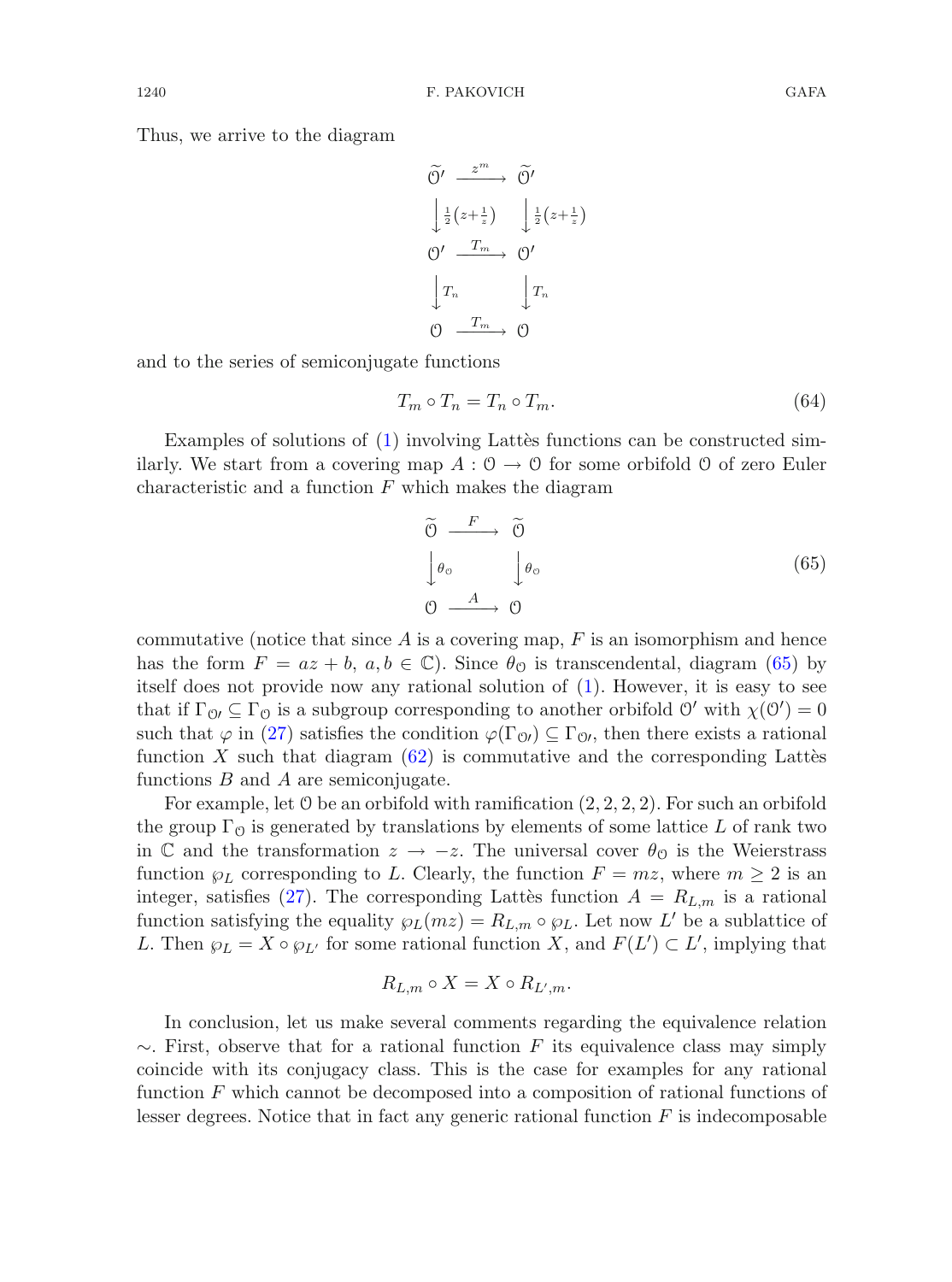since the condition  $F = A \circ B$  imposes algebraic restrictions on the coefficients of F. Another example of a function whose equivalence class coincides with its conjugacy class is the function  $F = z<sup>n</sup>$ . Although this function is decomposable, any decomposition  $A \circ B$  of  $z^n$  has the form

$$
A = z^d \circ \mu, \quad B = \mu^{-1} \circ z^{n/d}
$$

for some  $d|n$  and a Möbius transformation  $\mu$ , and therefore any transformation of the form  $A \circ B \to B \circ A$  leads to a conjugated function.

Further, by the result of McMullen cited in the introduction, any equivalence class contains at most a finite number of conjugacy classes. However, there is no uniform bound on the number of such classes. Indeed, for any rational function  $R$ and a natural number d we have:

$$
z^{2} \circ zR(z^{2^{d}}) = zR^{2}(z^{2^{d-1}}) \circ z^{2},
$$
  
\n
$$
z^{2} \circ zR^{2}(z^{2^{d-1}}) = zR^{4}(z^{2^{d-2}}) \circ z^{2},
$$
  
\n
$$
z^{2} \circ zR^{4}(z^{2^{d-2}}) = zR^{8}(z^{2^{d-3}}) \circ z^{2},
$$
  
\n...

$$
z^2 \circ zR^{2^{d-1}}(z^2) = zR^{2^d}(z) \circ z^2,
$$

<span id="page-24-0"></span>implying that

$$
z^2 \circ zR(z^{2^d}) \sim z^2 \circ zR^2(z^{2^{d-1}}) \sim z^2 \circ zR^4(z^{2^{d-2}}) \sim \cdots \sim z^2 \circ zR^{2^{d-1}}(z^2). \tag{66}
$$

Setting for example  $R = z - 1$ , it is easy to see that the corresponding functions

<span id="page-24-1"></span>
$$
F_i = z^2 (z^{2^{d-i+1}} - 1)^{2^i}, \quad i = 1, \dots d,
$$

in [\(66\)](#page-24-0) cannot be conjugated. Indeed, since  $F_i^{-1}\{\infty\} = {\infty}$ ,  $1 \le i \le d$ , the equality

$$
F_i = \mu \circ F_j \circ \mu^{-1}, \quad i \neq j,
$$
\n<sup>(67)</sup>

where  $\mu$  is a Möbius transformation, implies that  $\mu = \alpha z + \beta$ ,  $\alpha, \beta \in \mathbb{C}$ . Furthermore, denoting by n the common degree of the functions  $F_i$ ,  $1 \leq i \leq d$ , and comparing the coefficients of  $z^{n-1}$  in both parts of equality [\(67\)](#page-24-1), we conclude that  $\beta = 0$ . Finally, [\(67\)](#page-24-1) cannot be satisfied for  $\mu = \alpha z$  since polynomials in the left and in the right parts of [\(67\)](#page-24-1) have different collections of monomials with non-zero coefficients.

### **Acknowledgments**

The author is grateful to A. Eremenko and C. McMullen for discussions, and to the Max-Planck-Institut fuer Mathematik for the hospitality and the support. Besides, the author would like to thank the referee for many valuable comments.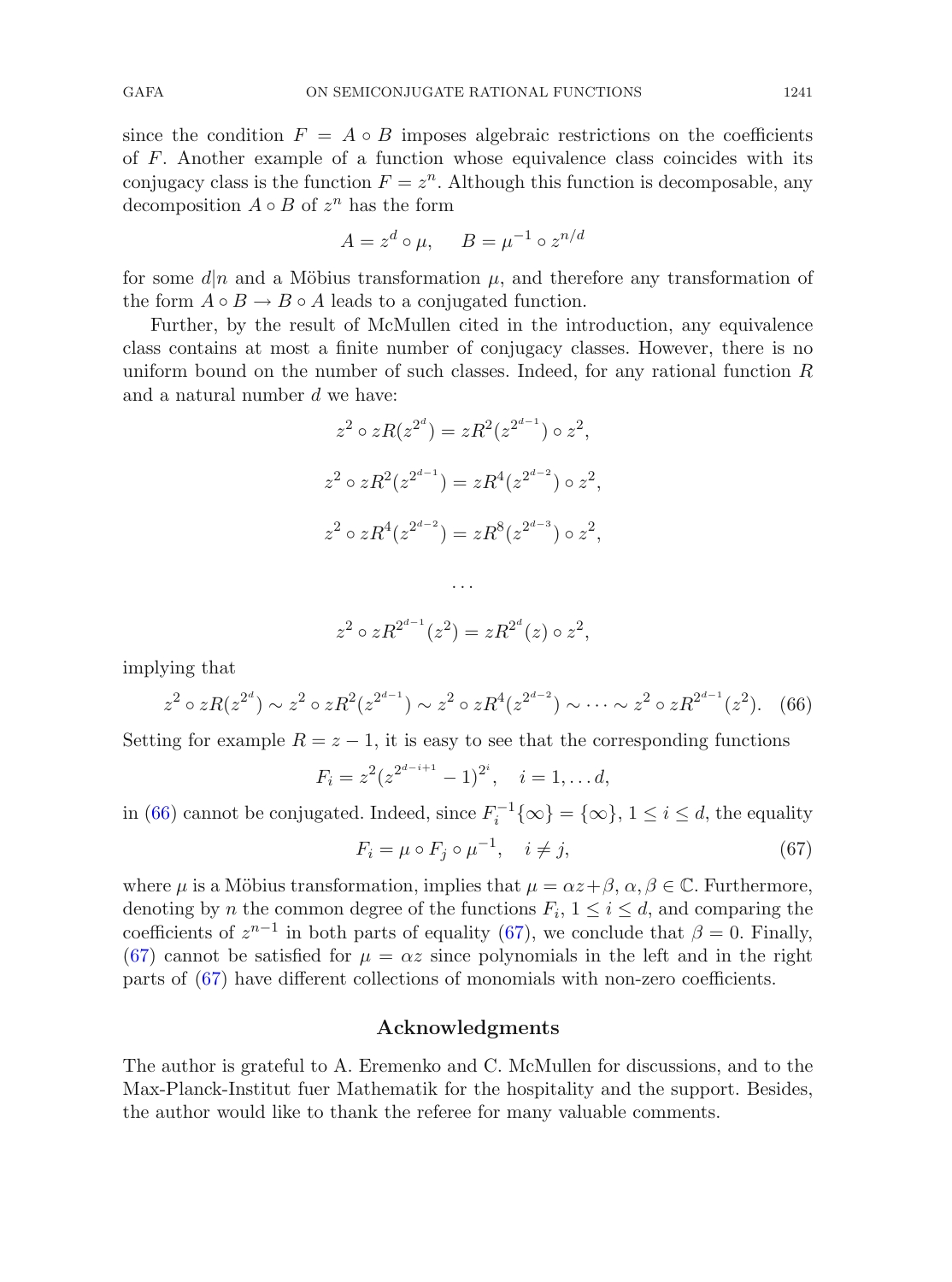# **ADDENDUM**

The very first version of this paper was published in the form of a preprint in 2011. Below we mention some publications related to semiconjugate rational functions that appeared afterward.

In the paper [\[Ere12\]](#page-25-4) functional equation [\(1\)](#page-0-0) was related with the problem of describing of Jordan curves in C invariant under a rational function. On the other hand, it was shown in the paper [\[MS14](#page-26-10)] that Equation [\(1\)](#page-0-0) is closely related to the problem of describing of algebraic curves C in  $\mathbb{C}^2$  invariant under maps of the form  $F : (x, y) \rightarrow (f(x), g(y))$ , where f, g are polynomials of degree at least two. In particular, the paper [\[MS14](#page-26-10)] contains a detailed analysis of Equation [\(1\)](#page-0-0) in the polynomial case, based on the Ritt theory of decompositions of polynomials.

Another approach to Equation [\(1\)](#page-0-0) in the polynomial case, using results of [\[Pak08](#page-26-11)] about polynomials sharing preimages of compact sets, was proposed in [\[Pak16a\]](#page-26-12). In particular, it was shown in [\[Pak16a](#page-26-12)] that in the polynomial case the conditions  $A \leq B$  and  $B \leq A$  hold simultaneously if and only if  $A \sim B$ . Notice however that methods of both papers [\[MS14](#page-26-10)] and [\[Pak16a](#page-26-12)] seem to be restricted to the polynomial case.

It the paper [\[Pak15](#page-26-13)] the methods of this paper were applied to the functional equation  $A \circ C = D \circ B$ , where  $A, B, C, D$  are rational functions. In particular, it was shown in  $[Plak15]$  that if  $A, B, C, D$  satisfy this equation and the algebraic curve

$$
A(x) - D(y) = 0
$$

is irreducible, then whenever deg  $D \geq 84 \deg A$  the inequality  $\chi(\mathcal{O}_2^A) \geq 0$  holds. Finally, further development of ideas and methods of this paper was given in the paper [\[Pak16b](#page-26-14)] devoted to quantitative aspects of the description of solutions of [\(1\)](#page-0-0) for fixed  $B$ . In particular, it was shown in [\[Pak16b\]](#page-26-14) that if  $B$  is neither a Lattes function nor conjugated to  $z^{\pm d}$  or  $\pm T_d$ , then, up to some natural transformations, the number of  $A$  and  $X$  satisfying  $(1)$  is finite and can be effectively bounded in terms of  $\deg B$  only.

#### **References**

- <span id="page-25-3"></span>[DM89] P. Doyle and C. McMullen. Solving the quintic by iteration. *Acta Mathematica,* (3–4)163 (1989), 151–180
- <span id="page-25-2"></span>[Ere90] A. Eremenko. *Some functional equations connected with the iteration of rational functions* (Russian). In: Algebra i Analiz 1 (1989), 102-116 (translation in Leningrad Math. J. 1 (1990), 905–919).
- <span id="page-25-4"></span>[Ere12] A. Eremenko. Invariant curves and semiconjugacies of rational functions. *Fundamenta Mathematica,* (3)219 (2012) 263–270
- <span id="page-25-0"></span>[Fat23] P. Fatou. Sur l'iteration analytique et les substitutions permutables. *Journal de Math´ematiques Pures et Appliqu´ees,* (9)2 (1923), 343–384
- <span id="page-25-1"></span>[Jul22] G. Julia. M´emoire sur la permutabilit´e des fractions rationelles. *Annales Scientifiques de l'Ecole Normale Sup´erieure,* (3)39 (1922), 131–215